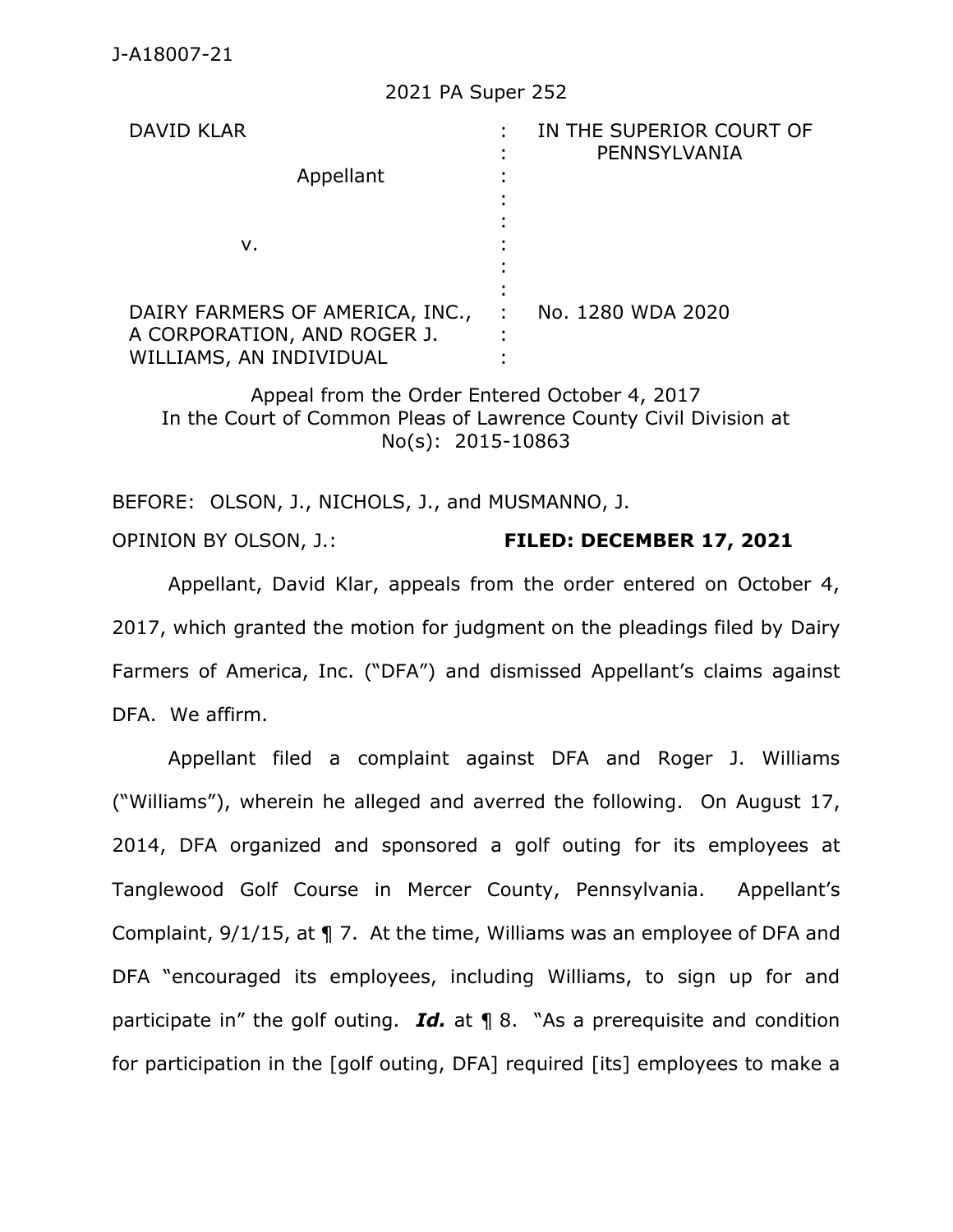monetary contribution to offset costs and expenses related to or associated with the [outing,] including . . . those for greens fees, food and alcohol."<sup>1</sup> *Id.* at ¶ 9. Williams signed up for the golf outing and paid DFA the monetary contribution that was required to participate in the outing. *Id.* at ¶ 10. DFA then purchased the greens fees, food, and alcohol for the outing. *Id.* at ¶ 11.

While participating in the golf outing, "Williams consumed alcohol furnished by [DFA] sufficient to render him visibly intoxicated." *Id.* at ¶ 12. "Despite his visible intoxication, [DFA] served Williams alcohol and continued to permit Williams to consume more alcohol[,] causing his blood alcohol level to . . . [reach] 0.23, almost three times the legal limit" in Pennsylvania. *Id.* at ¶¶ 13 and 18. "Furthermore, prior to serving Williams with alcohol and encouraging and permitting Williams to consume alcohol, [DFA] knew or should have known that Williams was an alcoholic and habitual drunkard who had at least twice before been arrested or convicted of alcohol-related crimes and offenses, including [] criminal offenses involving the unsafe operation of a motor vehicle." *Id.* at ¶ 14.

Williams left the golf outing at approximately 5:45 p.m. and drove his car north along Pennsylvania State Route 18. *Id.* at ¶ 23. "At or about the same time, [Appellant] was operating [his motorcycle] . . . in the southbound lane of" Route 18. *Id.* at 1 24. As the vehicles approached one another,

\_\_\_\_\_\_\_\_\_\_\_\_\_\_\_\_\_\_\_\_\_\_\_\_\_\_\_\_\_\_\_\_\_\_\_\_\_\_\_\_\_\_\_\_

<sup>1</sup> On appeal, Appellant avers that DFA provided beer to Williams. *See* Appellant's Brief at 22 ("DFA sold, provided and gave Williams beer").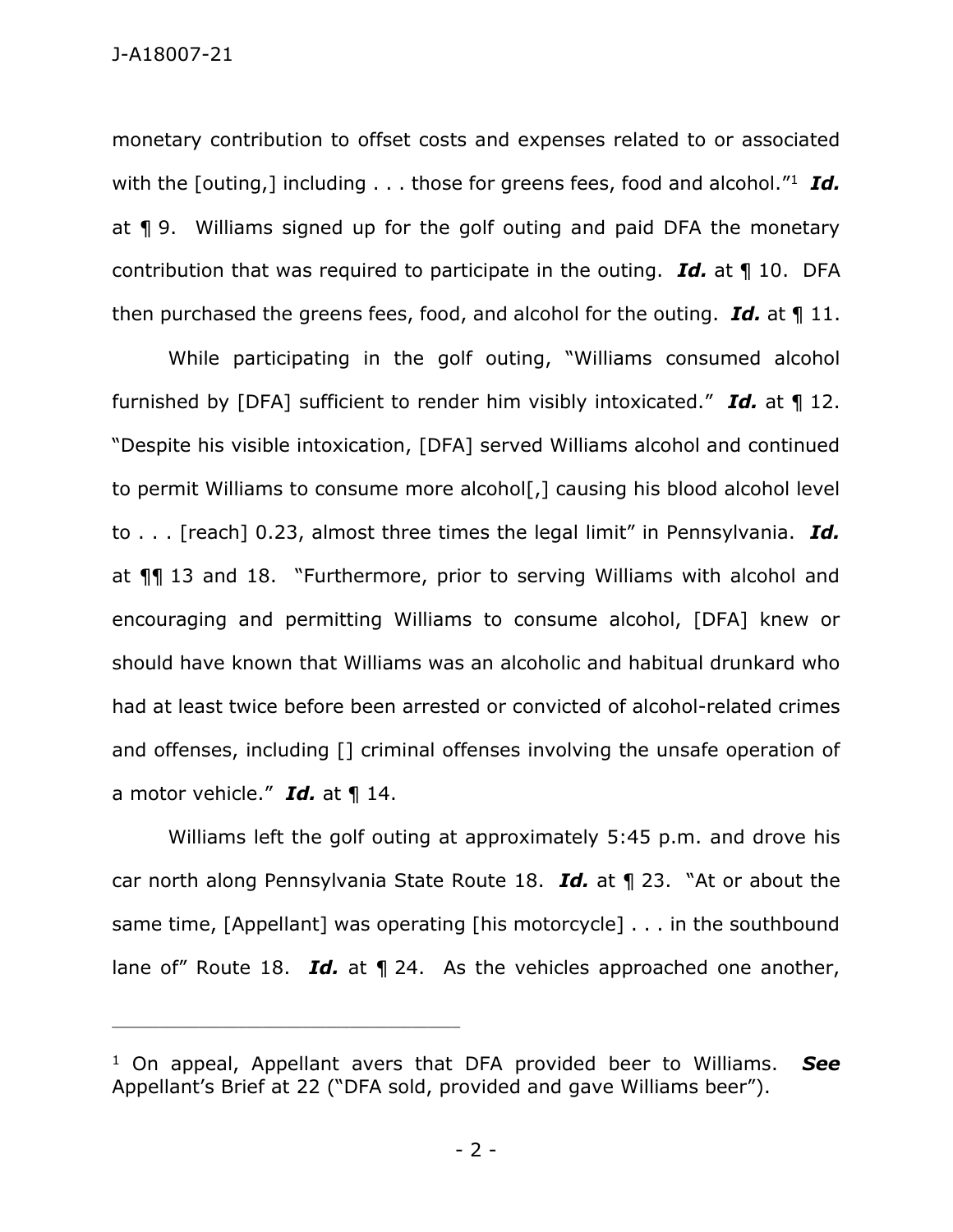Williams "suddenly and without warning[] failed to control his motor vehicle and caused [his] vehicle to swerve left of the center line into the southbound lane of [Route] 18 into the path of [Appellant's motorcycle,] causing a collision between the" two vehicles and causing Appellant to sustain multiple serious and permanent injuries. *Id.* at ¶¶ 25-31.

Appellant claimed that DFA and Williams were jointly and severally liable for his injuries. Further, as to DFA, Appellant claimed that DFA was liable because it "furnish[ed], serv[ed,] and provid[ed] Williams alcohol when [DFA] knew or should have known Williams was visibly intoxicated and/or a habitual drunkard." *Id.* at ¶ 33.

DFA answered the complaint and denied that it was liable for Appellant's injuries. *See* DFA's Amended Answer, New Matter, and Crossclaims, 5/5/16, at 1-18.

On June 16, 2017, DFA filed a motion for judgment on the pleadings. Within its motion, DFA argued that, as a matter of law, it could not be liable to Appellant because: 1) it does not qualify as a "licensee" under Pennsylvania's Liquor Code;<sup>2</sup> 2) it "did not obtain 'licensee status' and cannot be treated as a licensee under the Liquor Code for purposes of Dram Shop liability;" and 3) it was a social host and "there can be no liability on the part of a social host who serves alcoholic beverages to [their] adult guest." DFA's

<sup>2</sup> 47 P.S. §§ 1-101 – 10-1001.

\_\_\_\_\_\_\_\_\_\_\_\_\_\_\_\_\_\_\_\_\_\_\_\_\_\_\_\_\_\_\_\_\_\_\_\_\_\_\_\_\_\_\_\_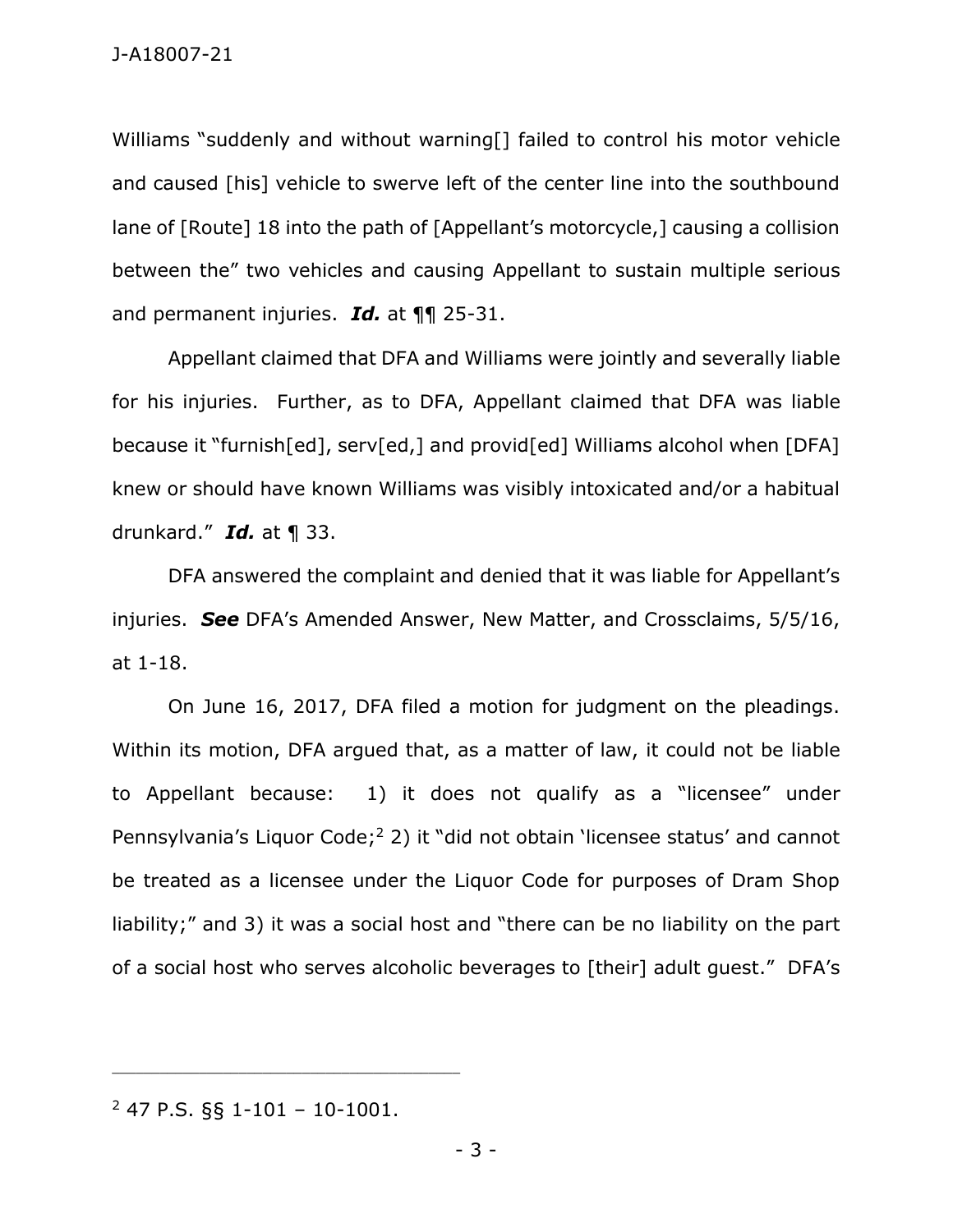Motion for Judgment on the Pleadings, 6/16/17, at ¶¶ 17-22; DFA's Brief in

Support of Motion for Judgment on the Pleadings, 6/16/17, at 4.

On October 4, 2017, the trial court granted DFA's motion for judgment on the pleadings and dismissed all claims against DFA with prejudice. Within

the trial court's opinion, it explained that DFA was entitled to relief because:

For negligence *per se* under the Dram Shop Act, [Appellant] bears the burden of showing [DFA] is either a licensee, or stepped into the shoes of a licensee. [Williams'] payment of a fee in this case to [defray] the cost of the golf outing as a whole, with alcohol being only an incidental aspect of the fee which also provided for food and the golfing itself, without profit or other indicia of commercial sale of liquor, does not satisfy the burden of [Appellant] to meet all the elements of its cause of action. Particularly, the pleadings of this case fail to establish DFA stepped into the shoes of a licensee. For these reasons, [Appellant] has failed to state a cause of action.

Trial Court Opinion, 10/4/17, at 11.

\_\_\_\_\_\_\_\_\_\_\_\_\_\_\_\_\_\_\_\_\_\_\_\_\_\_\_\_\_\_\_\_\_\_\_\_\_\_\_\_\_\_\_\_

Appellant eventually settled his claim against the remaining defendant,

Williams, and, on November 6, 2020, Appellant filed a *praecipe* to discontinue

his remaining claims against Williams.<sup>3</sup> On November 24, 2020, Appellant

<sup>3</sup> We have explained:

It is well settled that the interlocutory orders dismissing various parties piecemeal from a lawsuit may not be appealed until the case is concluded as to the final remaining party and the case is therefore resolved as to all parties and all claims. [*See* Pa.R.A.P.  $341(b)(1).$ ]  $\ldots$  [A] case may be resolved against the final defendant by other than an order of court, as happens where the case against the sole remaining defendant is discontinued or settled, and a docket entry to the effect that the claim was *(Footnote Continued Next Page)*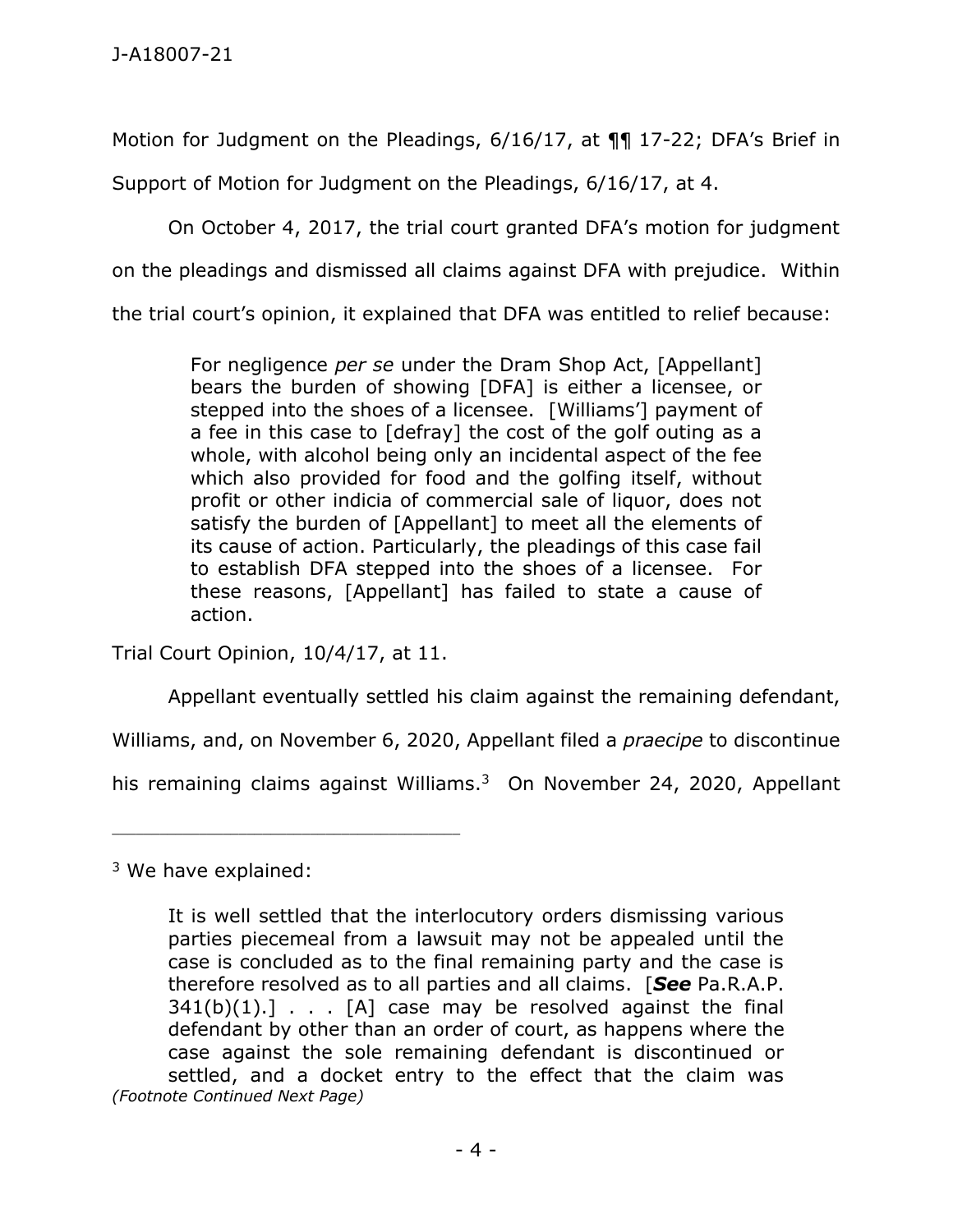filed a timely notice of appeal challenging the trial court's October 4, 2017 order, which granted DFA's motion for judgment on the pleadings. Appellant raises two claims on appeal:

> [1.] Whether an unlicensed company-employer who provides an uncontrolled amount of alcohol to a visibly intoxicated employee in exchange for remuneration is liable to a third-party who sustains personal injuries as a result of the actions of the intoxicated employee?

> [2.] Whether an unlicensed company-employer who provides an uncontrolled amount of alcohol to a visibly intoxicated employee, in exchange for remuneration, may be considered a "social host," despite the fact that it does not sell alcohol as a going concern operating on commercial principles and the alcohol was presumably furnished without profit or other indicia of commercial sale?

Appellant's Brief at 4.

Before considering Appellant's claims, we must first address DFA's

contention that we do not have jurisdiction over this appeal, as it is untimely.

*See* DFA's Brief at 24. Our analysis of DFA's jurisdictional claim requires that

we recount certain additional facts of this case.

\_\_\_\_\_\_\_\_\_\_\_\_\_\_\_\_\_\_\_\_\_\_\_\_\_\_\_\_\_\_\_\_\_\_\_\_\_\_\_\_\_\_\_\_

As noted above, on October 4, 2017, the trial court granted DFA's motion for judgment on the pleadings and dismissed all claims against DFA. At the time, Appellant's claims against defendant Williams were still outstanding; thus, the trial court's October 4, 2017 order was interlocutory

*Burkey v. CCX, Inc.*, 106 A.3d 736, 738-739 (Pa. Super. 2014).

discontinued or settled may serve to render the prior [orders] final and appealable.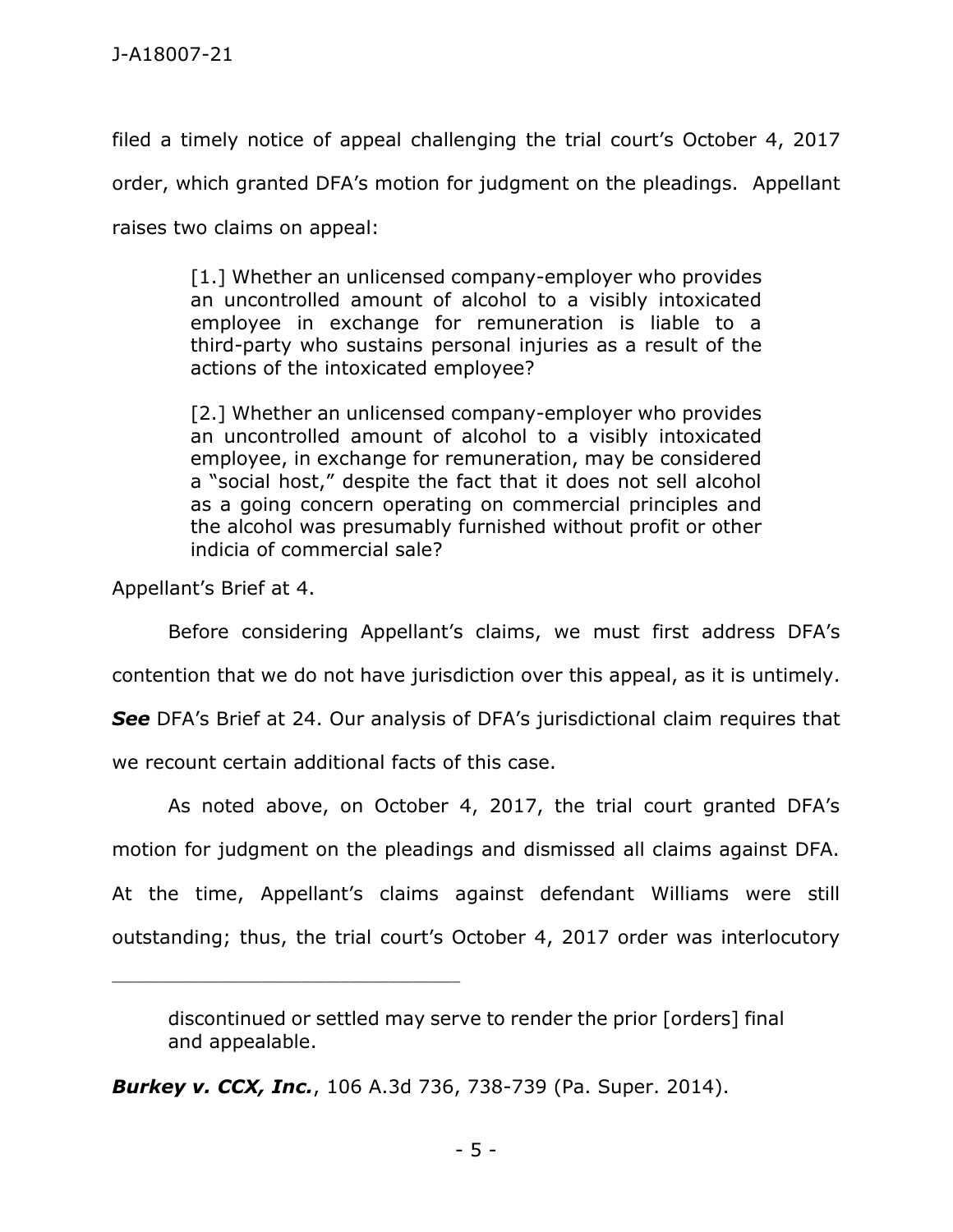and unappealable. *See* Pa.R.A.P. 341(b)(1) (declaring that, generally, a final order is one that "disposes of all claims and of all parties"); *see also Brickman Group, Ltd. v. CGU Ins. Co.*, 829 A.2d 1160 (Pa. Super. 2003) (a grant of summary judgment to some, but not all, defendants is not a final, appealable order).

After the trial court entered its October 4, 2017 order and dismissed Appellant's claims against DFA, Appellant filed a motion for reconsideration of the interlocutory, October 4, 2017 order. Among other things, Appellant requested that the trial court amend the October 4, 2017 order "to include the requisite language contained in 42 [Pa.C.S.A.] § 702(b) to permit an interlocutory appeal by permission to the Pennsylvania Superior Court." *See* Appellant's Motion for Reconsideration, 10/31/17, at 21. Section 702(b), entitled "interlocutory appeals by permission," declares:

> **Interlocutory appeals by permission.**--When a court or other government unit, in making an interlocutory order in a matter in which its final order would be within the jurisdiction of an appellate court, shall be of the opinion that such order **involves a controlling question of law as to which there is substantial ground for difference of opinion and that an immediate appeal from the order may materially advance the ultimate termination of the matter**, it shall so state in such order. The appellate court may thereupon, in its discretion, permit an appeal to be taken from such interlocutory order.

42 Pa.C.S.A. § 702(b) (emphasis added); *but see F.D.P. v. Ferrara*, 804 A.2d 1221, 1226-1227 (Pa. Super. 2002) (explaining that an interlocutory

appeal by permission was an inappropriate vehicle for immediately appealing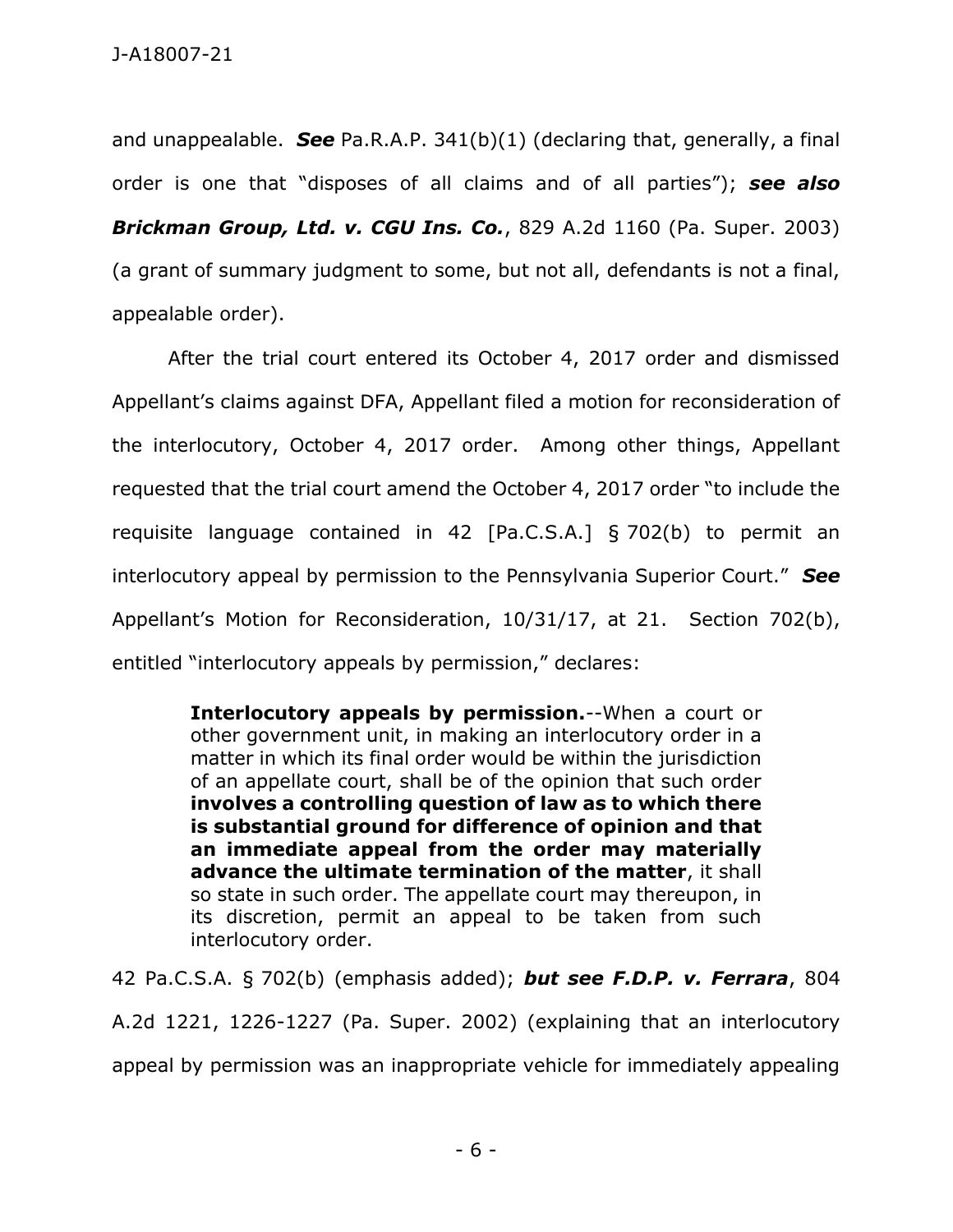an order that dismissed some, but not all, parties and claims; in such cases, the litigant must instead follow Pennsylvania Rule of Appellate Procedure 341(c), as Rule 341(c)'s procedure "was designed to allow for an immediate appeal of a 'final' order relating to less than all parties or less than all claims").

On October 31, 2017, the trial court acceded to Appellant's request and amended its October 4, 2017 order to include the Section 702(b) language. The trial court's October 31, 2017 order reads:

it is hereby ordered that [the trial court] amends its order dated and entered October 4, 2017, to include the following statement prescribed by 42 [Pa.C.S.A.] § 702(b):

"It is the opinion of this court that the within order involves a controlling question of law as to which there is a substantial ground for difference of opinion and that an immediate appeal from the order may materially advance the ultimate termination of this matter."

Trial Court Order, 10/31/17, at 1 (some capitalization omitted). On November

29, 2017, Appellant filed, in this Court, a petition for permission to appeal the amended, October 2017 order.

DFA answered Appellant's petition and observed that the trial court's addition of Section 702(b)'s language was insufficient to certify the interlocutory, October 2017 order as a final order. *See* DFA's Answer to Petition for Permission to Appeal, 12/14/17, at 4-5. DFA noted that the interlocutory, October 2017 order could have only been certified as a final order if the trial court included the language mandated by Pennsylvania Rule of Appellate Procedure 341(c). *See id.* Rule 341(c) declares: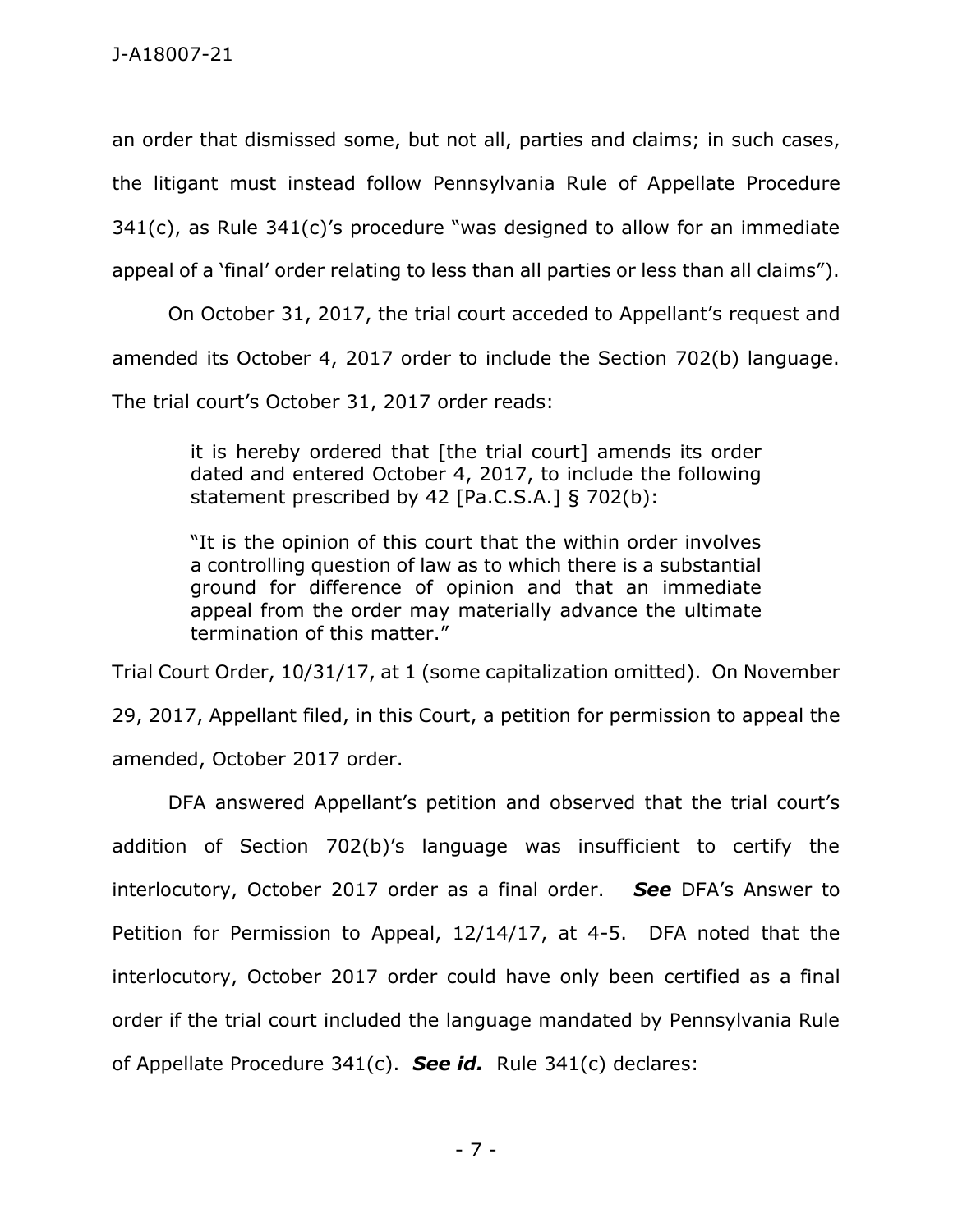**Determination of finality.**--When more than one claim for relief is presented in an action, whether as a claim, counterclaim, cross-claim, or third-party claim, or when multiple parties are involved, the trial court or other government unit may enter a final order as to one or more but fewer than all of the claims and parties **only upon an express determination that an immediate appeal would facilitate resolution of the entire case**. Such an order becomes appealable when entered. In the absence of such a determination and entry of a final order, any order or other form of decision that adjudicates fewer than all the claims and parties shall not constitute a final order.

Pa.R.A.P. 341(c) (emphasis added). As DFA observed, Appellant "did not seek certification of the [October 2017] order pursuant to Rule 341(c) and . . . the October 2017 order was not properly certified pursuant to [Rule] 341(c)." DFA's Answer to Petition for Permission to Appeal, 12/14/17, at 8.

DFA further noted that the trial court's inclusion of Section 702(b)'s language was simply the first step in obtaining an interlocutory appeal by permission – and, at any rate, an interlocutory appeal by permission was improper in this case. *See id.*; *see also F.D.P.*, 804 A.2d at 1226-1227.

On December 4, 2017, this Court denied Appellant's petition for permission to appeal the interlocutory, October 2017 order. *See* Order, 12/14/17, at 1.

Currently before this Court, DFA argues that we lack jurisdiction to consider the instant appeal because Appellant filed an untimely notice of appeal. Specifically, DFA argues that the trial court's October 31, 2017 amendment – which included Section 702(b)'s language and presumptively allowed for an interlocutory appeal by permission  $-$  "create[d] a final order,

- 8 -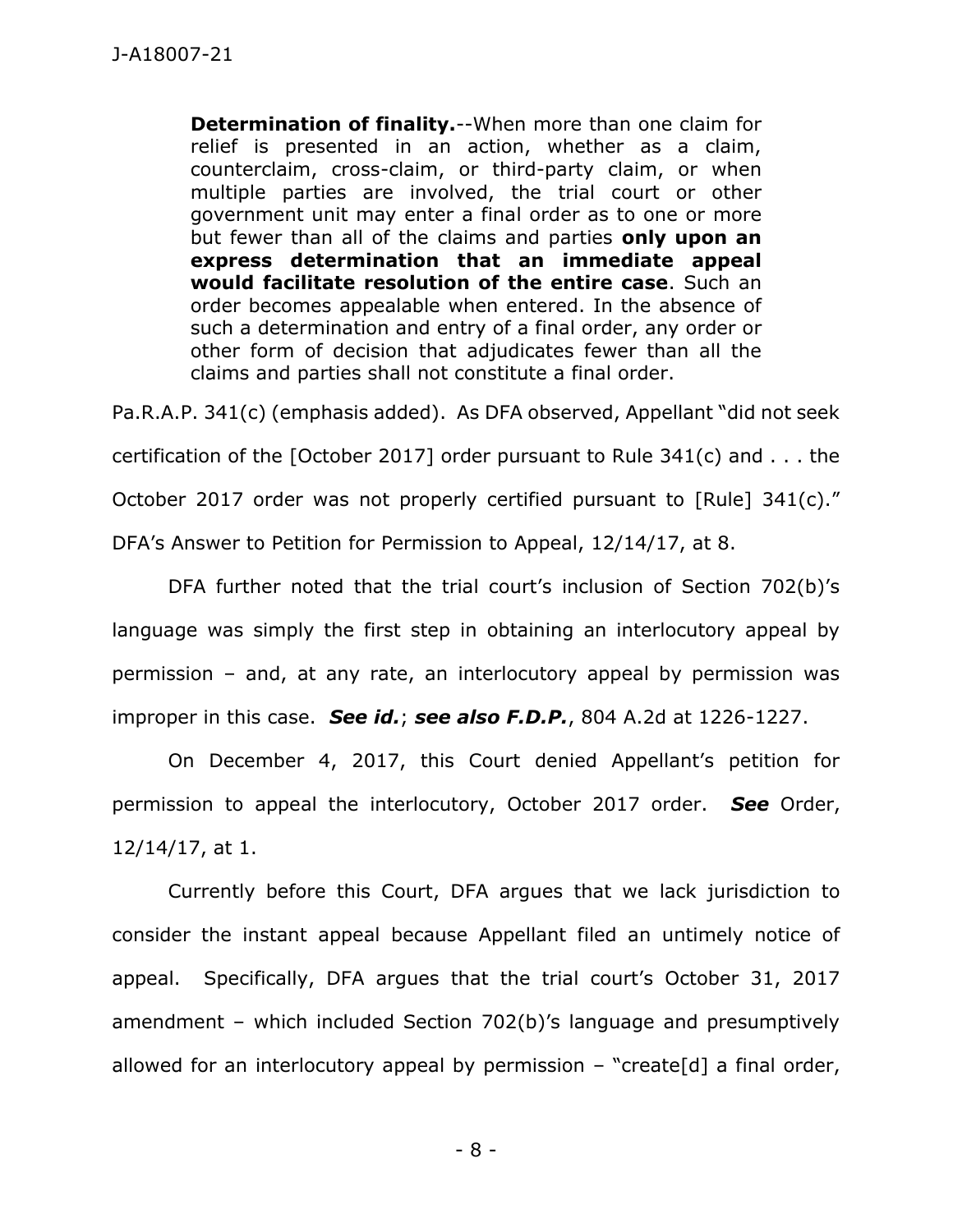[which was] immediately appealable under Pa.R.A.P. 341(c)." DFA's Brief at 25. According to DFA, since Appellant did not file his notice of appeal within 30 days of October 31, 2017, the current appeal is untimely and we lack jurisdiction to consider the merits of this appeal. *See id.*

DFA's current argument stands in direct conflict with its earlier, successfully maintained position that the trial court's October 31, 2017 amendment did not create a final order, as the trial court failed to include Rule 341(c)'s mandatory language. *See* DFA's Answer to Petition for Permission to Appeal, 12/14/17, at 8-10. Moreover, under the plain statutory language, DFA's current argument is simply incorrect. The trial court's October 31, 2017 amendment did not transform the interlocutory, October 2017 order into a final order, as the trial court did not include the language required by Rule 341(c). Indeed, by including the language of Section 702(b), the trial court maintained the interlocutory nature of the October 2017 order. This is made clear, first, by the fact that Section 702(b) is entitled "**interlocutory appeals** by permission" and, second, by the fact that Section 702(b) **expressly states** that the inclusion of Section 702(b)'s language maintains the interlocutory nature of the order. *See* 42 Pa.C.S.A. § 702(b) (declaring that, if the trial court properly includes the language in Section 702(b) and certifies an interlocutory order as appealable by permission, "[t]he appellate court may thereupon, in its discretion, permit an appeal to be taken **from such interlocutory order**") (emphasis added). Thus, when the trial court amended its October 2017 order to include the language from Section 702(b),

- 9 -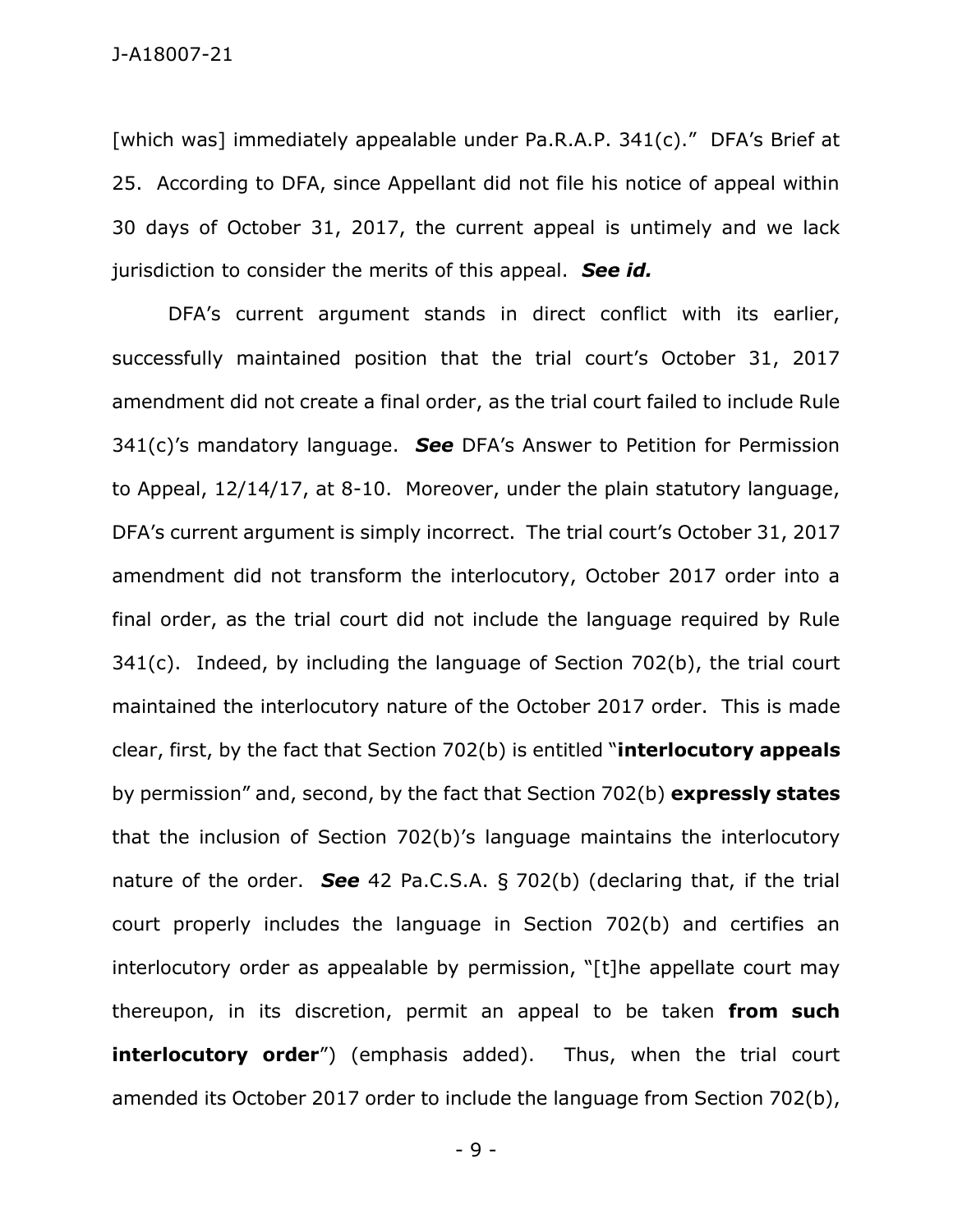the trial court did not create a final order and DFA's claim that we lack jurisdiction over this appeal is meritless. We therefore shall proceed to the merits of Appellant's contentions.

Appellant claims that the trial court erred when it granted DFA's motion for judgment on the pleadings. "Our standard of review over a decision sustaining a judgment on the pleadings requires us to determine whether, on the facts averred, the law makes recovery impossible." *Cagey v. Commonwealth*, 179 A.3d 458, 463 (Pa. 2018). The Pennsylvania Supreme Court has explained:

> the same principles apply to a judgment on the pleadings as apply to a preliminary objection in the nature of a demurrer:

> All material facts set forth in the complaint as well as all inferences reasonably deducible therefrom are admitted as true for the purpose of this review. The question presented by the demurrer is whether on the facts averred the law says with certainty that no recovery is possible. Where a doubt exists as to whether a demurrer should be sustained, this doubt should be resolved in favor of overruling it.

*Id.* at 463 n.2 (quotation marks and citations omitted).

Within Appellant's complaint, Appellant alleges that DFA is liable for the harm done to him, as DFA furnished alcohol to Williams for consideration, while Williams was visibly intoxicated. Appellant concedes that DFA was not licensed under the Liquor Code and that DFA could not have obtained a license, under the Liquor Code, for the golf outing. *See* Appellant's Brief at 21 ("[i]t is conceded that DFA is not an 'eligible entity' that could have obtained a license for the [golf outing] and that DFA was not otherwise licensed").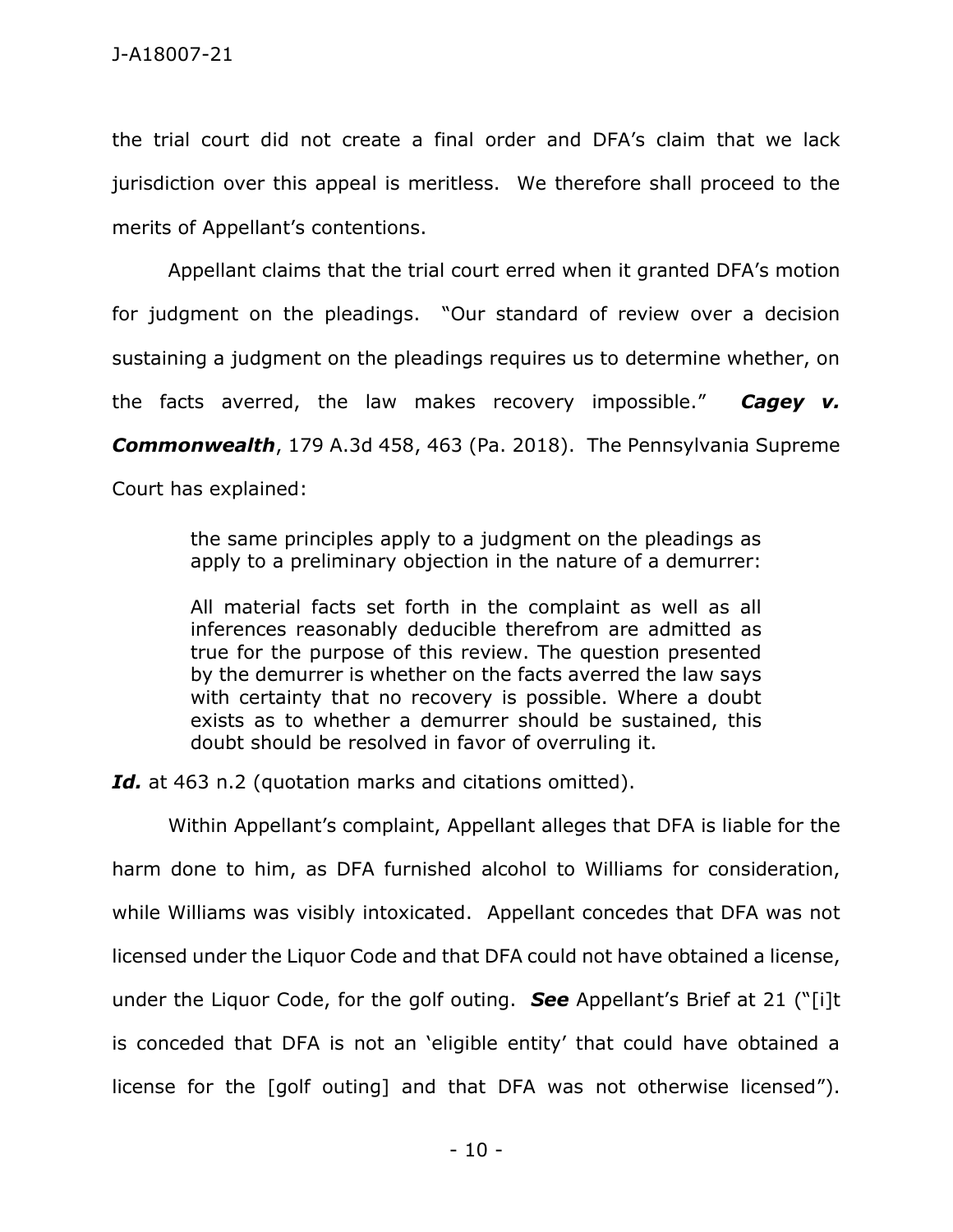## J-A18007-21

Nevertheless, Appellant claims that DFA is still liable for his injuries because: 1) DFA is negligent *per se*, as it violated the standard set forth in 47 P.S. § 4-493(1) by furnishing alcohol to Williams while he was visibly intoxicated; 2) DFA illegally sold alcohol to Williams and thus has "licensee status," where it "assumes the same liability exposure as those who are licensed and furnish alcohol to those it should not;" and, 3) DFA otherwise breached its common law duty when it provided alcohol to Williams when he was already intoxicated. We will address Appellant's claims in the order listed above.

First, we address Appellant's claim that the trial court erred when it granted DFA's motion for judgment on the pleadings because DFA violated the standard set forth in 47 P.S. § 4-493(1) and is negligent *per se*.

Section 4-493 is entitled "Unlawful acts relative to liquor, malt and brewed beverages and licensees." At all relevant times, Section 4-493(1) has declared:

## **§ 4-493. Unlawful acts relative to liquor, malt and brewed beverages and licensees**

The term "licensee," when used in this section, shall mean those persons licensed under the provisions of Article IV, unless the context clearly indicates otherwise.

## **It shall be unlawful--**

**(1) Furnishing liquor or malt or brewed beverages to certain persons.** For any licensee or the board, or any employe, servant or agent of such licensee or of the board, or any other person, to sell, furnish or give any liquor or malt or brewed beverages, or to permit any liquor or malt or brewed beverages to be sold, furnished or given, to any person visibly intoxicated, or to any minor: Provided further,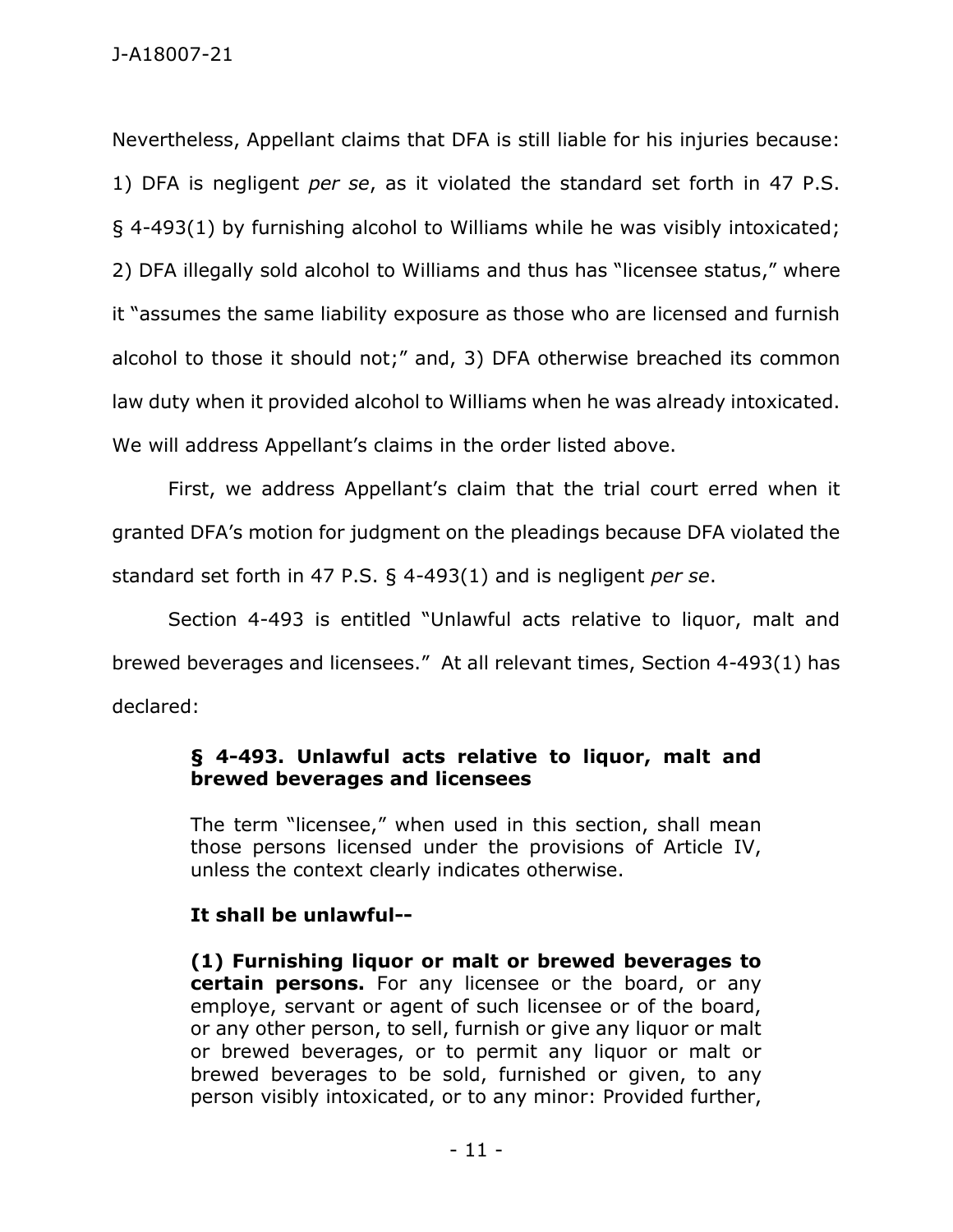That notwithstanding any other provision of law, no cause of action will exist against a licensee or the board or any employe, servant or agent of such licensee or the board for selling, furnishing or giving any liquor or malt or brewed beverages or permitting any liquor or malt or brewed beverages to be sold, furnished or given to any insane person, any habitual drunkard or person of known intemperate habits unless the person sold, furnished or given alcohol is visibly intoxicated or is a minor.

47 P.S. § 4-493(1).

Appellant claims that, although Section 4-493(1) is a penal statute, it establishes a standard of conduct for entities such as DFA, as DFA falls within Section 4-493(1)'s stated category of "any other person." According to Appellant, since DFA is bound by Section 4-493(1)'s standard, DFA was negligent *per se* and violated the standard set forth by the statute when it "sold, furnished or g[ave]" beer to Williams while he was visibly intoxicated. This claim fails.

As we have explained:

Generally, to prevail in a negligence case, a plaintiff must demonstrate the following elements: (1) the defendant owed a duty to the plaintiff; (2) the defendant breached that duty; (3) a causal relationship between the breach and the resulting injury suffered by the plaintiff; and (4) actual loss suffered by the plaintiff.

The concept of negligence *per se* establishes the elements of duty and breach of duty where an individual violates an applicable statute, ordinance, or regulation designed to prevent a public harm. . . .

In order to prove a claim based on negligence *per se*, the following four requirements must be met: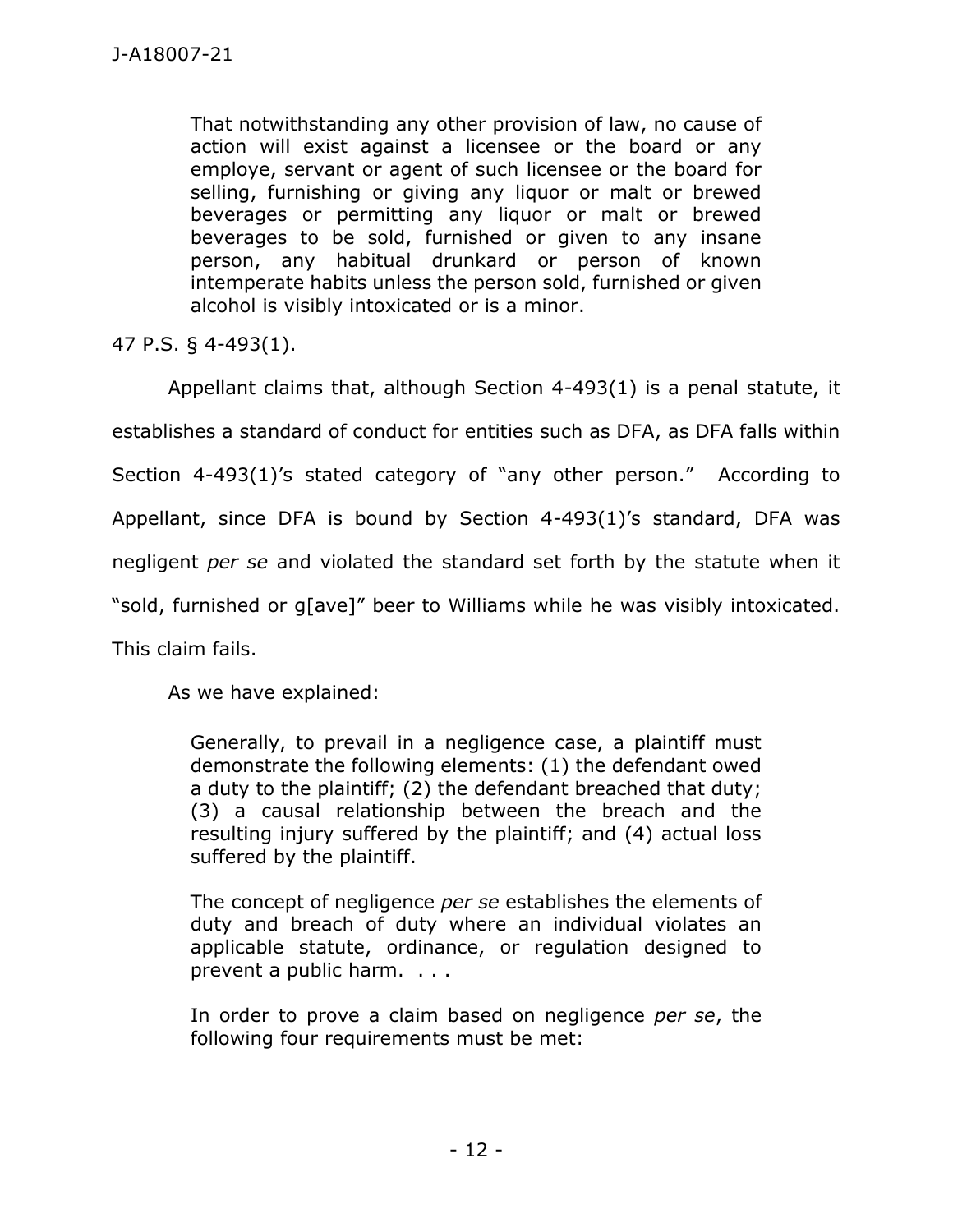(1) The purpose of the statute must be, at least in part, to protect the interest of a group of individuals, as opposed to the public generally;

(2) The statute or regulation must clearly apply to the conduct of the defendant;

(3) The defendant must violate the statute or regulation;

(4) The violation of the statute or regulation must be the proximate cause of the plaintiff's injuries.

*Schemberg v. Smicherko*, 85 A.3d 1071, 1073-1074 (Pa. Super. 2014)

(quotation marks and citations omitted).

In relevant part, Section 4-493(1) makes it unlawful:

For any licensee or the board, or any employe, servant or agent of such licensee or of the board, or any other person, to sell, furnish or give any liquor or malt or brewed beverages, or to permit any liquor or malt or brewed beverages to be sold, furnished or given, to any person visibly intoxicated, or to any minor.

47 P.S. § 4-493(1).

Appellant concedes that DFA is not a "licensee or the board, or any employe, servant or agent of such licensee or of the board." *See* Appellant's Brief at 20. Nevertheless, Appellant claims that DFA falls within Section 4-493(1)'s category of "any other person" – and that DFA is negligent *per se*, as it "sold, furnished or g[ave]" beer to Williams when he was visibly intoxicated. Respectfully, we disagree and, for the reasons that follow, we conclude that Section 4-493(1) does not apply to DFA, as DFA is a non-licensee under the Liquor Code. Thus, Appellant's claim fails.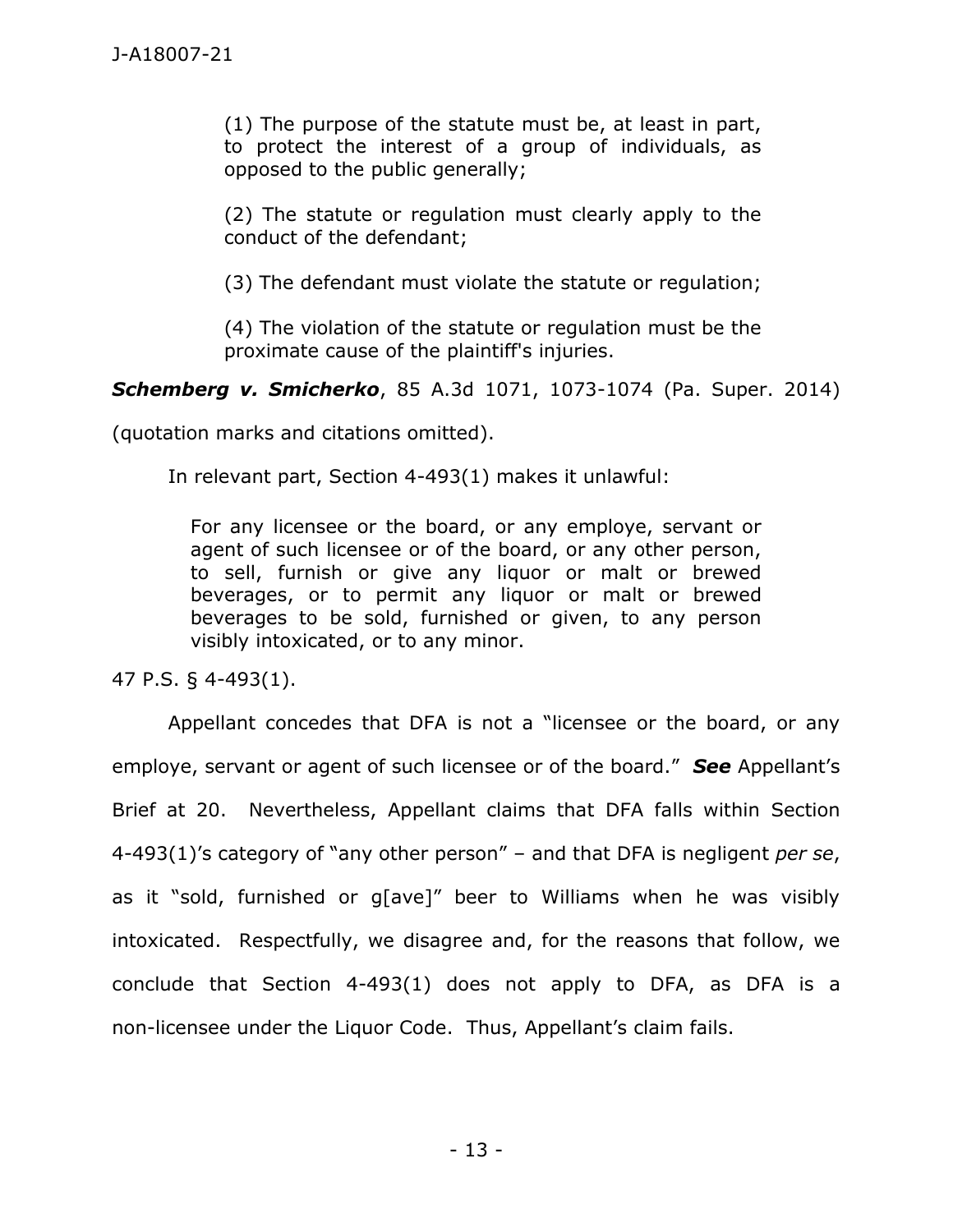Appellant cites this Court's 1957 opinion in *Commonwealth v. Randall*, 133 A.2d 276 (Pa. Super. 1957), as holding that a non-licensee (such as DFA) falls within Section 4-493(1)'s category of "any other person." **See** Appellant's Brief at 17. We agree with Appellant's interpretation of **Randall**; however, we observe that, in the civil context, our Supreme Court did not follow *Randall* in its subsequent opinion in *Manning v. Andy*, 310 A.2d 75 (Pa. 1973) – and, in *Manning*, our Supreme Court held that the statutory phrase "any other person" did not encompass non-licensees.

In *Randall*, "a party was held in defendant Randall's home, in the course of which some of the six minor children, whose ages ranged from 12 to 17 years, were served beer, whiskey and vodka." *Randall*, 133 A.2d at 279. The defendant was charged with and convicted of violating the criminal statute of 47 P.S. § 4-493(1). At the time, the statute declared:

> It shall be unlawful (1) For any licensee or the board, or any employe, servant or agent of such licensee or of the board, or any other person, to sell, furnish or give any liquor or malt or brewed beverages, or to permit any liquor or malt or brewed beverages to be sold, furnished or given, to any person visibly intoxicated, or to any insane person, or to any minor, or to habitual drunkards, or persons of known intemperate habits.

*Id.* at 277, *quoting* 47 P.S. § 4-493(1) (1951).

On appeal, the defendant argued "that under the *ejusdem generis* rule, the words 'any other person' refer to persons in the same class as those enumerated, *i.e.*, licensees or board or any employe, servant or agent of licensee or the board." *Randall*, 133 A.2d at 281. According to the defendant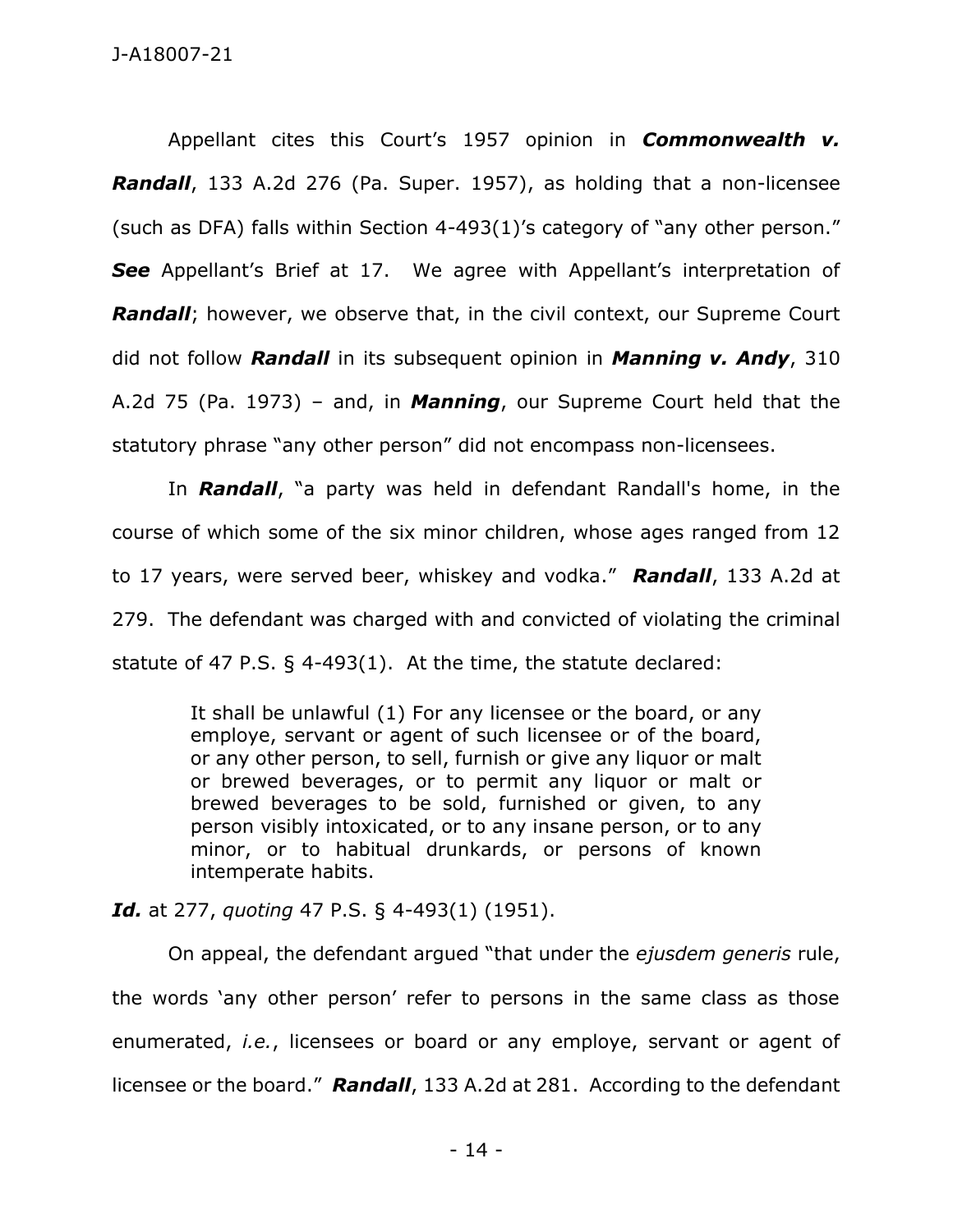in *Randall*, since he was a non-licensee and did not fall within any of the specified classes, he could not be convicted of violating Section 4-493(1). *Id.* We rejected this claim and held:

> We think that the legislature in using the words 'or any other person' deliberately selected these words in order to prohibit minors, visibly intoxicated persons, insane persons, habitual drunkards, and persons of known intemperate habits, from obtaining liquor, malt or brewed beverages, whether by purchase or gift, from licensees or any other persons. The intention of the legislature to protect the classes of persons named is the underlying consideration. If we were to restrict this section of the Act to 'licensees' or their 'servants, agents or employes,' we would nullify the very purpose of the Act.

Id. at 282 (some quotation marks omitted).

In contrast to *Randall*, *Manning* was a civil case. In *Manning*, the plaintiff filed a complaint, sounding in negligence, against his defendant-employers. He alleged that he and a fellow-employee, named Walters, had been at a company party, where the defendant-employers "did furnish or supply intoxicating liquors or beverages which were consumed by [Walters] . . . and did continue to furnish intoxicating liquors or beverages to [Walters] when he was in a state of visible intoxication." *Manning*, 310 A.2d at 75. The plaintiff claimed that, after he and Walters left the party, he sustained injuries "in an automobile accident caused by [Walters], who was under the influence of liquor." *Id.*

The defendant-employers filed a preliminary objection in the nature of a demurrer and argued that the complaint did not state a viable cause of action. *See Manning v. Andy*, 51 Pa. D. & C.2d 324 (Ct. Com. Pl. 1970). In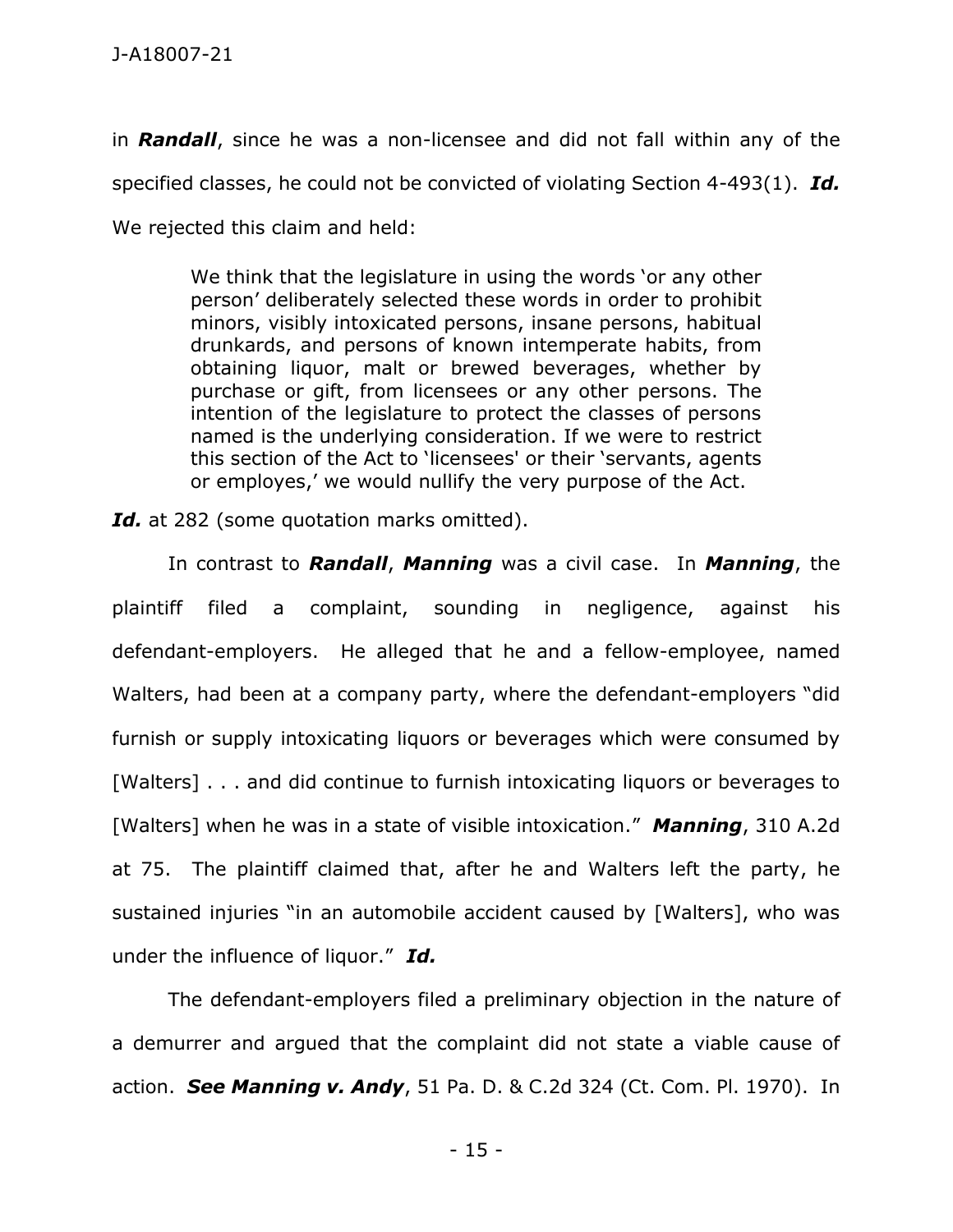response, the plaintiff filed a petition to amend his complaint to allege that the defendant-employers were negligent *per se* for violating 47 P.S. § 4-493(1). At the time, the statute provided:

> it shall be unlawful for any licensee or the board, or any employe, servant or agent of such licensee or of the board, or any other person to sell, furnish or give any liquor or malt or brewed beverages, or to permit any liquor or malt or brewed beverages to be sold, furnished or given to any person visibly intoxicated, or to any insane person, or to any minor or to habitual drunkards or persons of known intemperate habits.

*Id.* at 325, *quoting* 47 P.S. § 4-493(1) (1951).

The trial court explained the legal theory which motivated the plaintiff

to amend his complaint:

While defendants were not licensees, plaintiff seeks to establish by his proposed amendment that they fall within the clause "or any other person" and thus that [defendants] violated a law of the Commonwealth when they gave liquor to a visibly intoxicated person. This would be sufficient to impute negligent conduct to defendants and thus, according to plaintiff's argument, his complaint would state a cause of action.

*Manning*, 51 Pa. D. & C.2d at 325-326.

The trial court permitted the amendment, but still sustained the

defendant-employers' preliminary objection in the nature of a demurrer. *See* 

*id.* at 327; *see also Manning*, 310 A.2d at 76 n.1.

In analyzing the defendant-employers' preliminary objection, the trial

court observed that the question before it was whether "the Liquor Code, when

it prohibits ['any person'] from giving liquor to a visibly intoxicated person,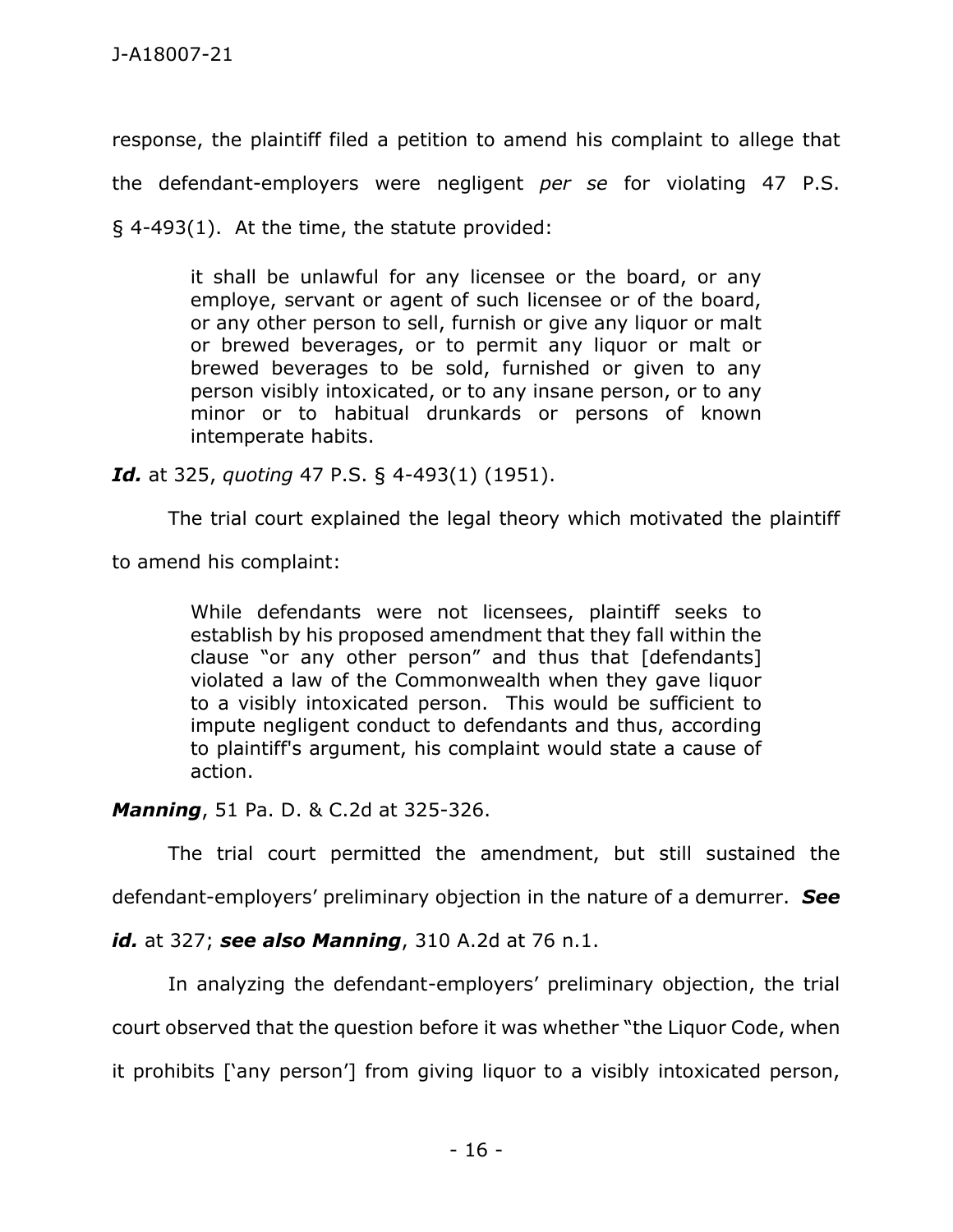refer[s] to the host at a Christmas party or does it refer only to people engaged in the liquor business?" *Manning*, 51 Pa. D. & C.2d at 327-328. The trial court recognized that *Randall* answered the question in the criminal context, as *Randall* "defined 'any other person' to encompass private citizens for purposes of criminal enforcement." *Id.* at 330. Nevertheless, the trial court professed "great difficulty in extending the act to impose civil liability on private citizens who serve liquor to their guests." *Id.* Further, the trial court concluded that the legislature did not intend for such a broad, civil application of Section 4-493(1). The trial court thus sustained the defendant-employers' preliminary objection and dismissed the plaintiff's complaint. *Id.* at 331.

The plaintiff appealed to the Pennsylvania Supreme Court. The Supreme

Court affirmed the trial court and held:

In dismissing the complaint, the trial court held that no cause of action was stated under any theory and specifically held that [Section] 493(1) of the Liquor Code, . . . which defines certain unlawful conduct, does not impose civil liability upon [the defendant-employers].

We find no error in the trial court's dismissal of [plaintiff's] complaint. Only licensed persons engaged in the Sale of intoxicants have been held to be civilly liable to injured parties. *Jardine v. Upper Darby Lodge No. 1973*, 198 A.2d 550 (Pa. 1964). [Plaintiff] asks us to impose civil liability on nonlicensed persons like [the defendant-employers], who furnish intoxicants for no remuneration. We decline to do so. While [plaintiff's] proposal may have merit, we feel that a decision of this monumental nature is best left to the legislature.

*Manning*, 310 A.2d at 76.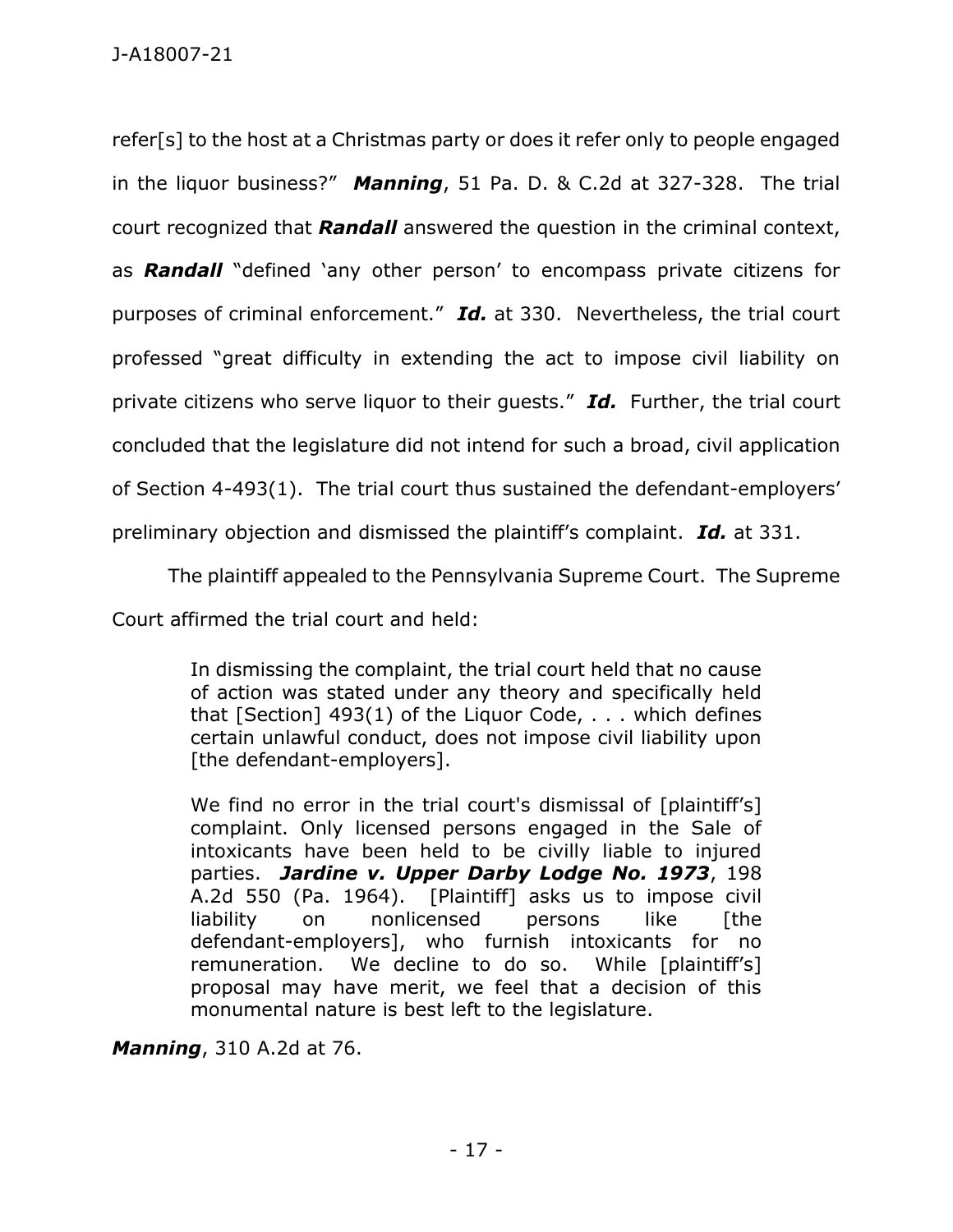*Manning* offers compelling support for the conclusion that DFA, as a non-licensee, is not subject to the standard applicable to licensees under Section 4-493(1). Like today, the version of Section 4-493(1) at issue in *Manning* made it unlawful for "any licensee or the board, or any employe, servant or agent of such licensee or of the board, **or any other person**" to "**sell, furnish or give**" "any liquor or malt or brewed beverages" "**to any person visibly intoxicated**." *Compare* 47 P.S. § 4-493(1) (1951) *with* 47 P.S. § 4-493(1) (2017). It is also important to note that the plaintiff's complaint in *Manning* specifically alleged that the defendant-employers "did continue to furnish intoxicating liquors or beverages to [Walters] when he was in a state of visible intoxication." *Manning*, 310 A.2d at 75. Finally, although the *Manning* Court observed that the liquor was provided for "no remuneration," the presence or absence of remuneration is neither relevant nor dispositive under the plain terms of Section 4-493(1): the statute clearly prohibits the selling, **furnishing, or giving** of liquor or beer "to any person visibly intoxicated." *See* 47 P.S. § 4-493(1).

Simply stated, by holding that the defendant-employers in *Manning* could not, as a matter of law, be civilly liable for violating the standard set forth in Section 4-493(1), the *Manning* Court, in fact, held that the statutory phrase "any other person" **did not encompass non-licensees**. *Manning*, 310 A.2d at 76 ("**[o]nly licensed persons** engaged in the Sale of intoxicants have been held to be civilly liable to injured parties") (emphasis added). Certainly, if "any other person" included non-licensees, the Supreme Court

- 18 -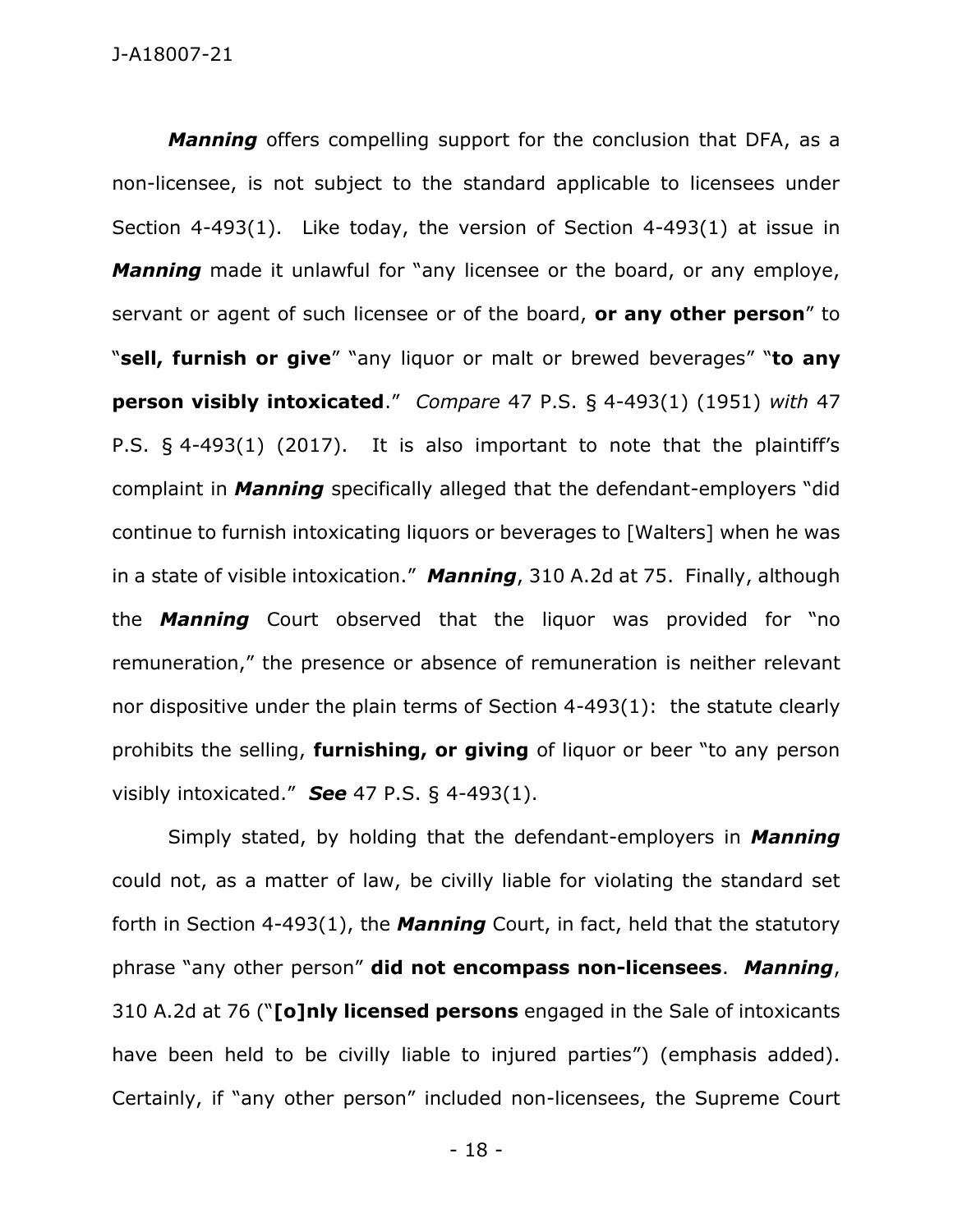would have been compelled to reverse the trial court's grant of a demurrer, as the plaintiff alleged that the defendant-employers "furnish[ed] intoxicating liquors or beverages to [Walters] when he was in a state of visible intoxication" – and Section 4-493(1) clearly prohibits "any other person" from "furnish[ing] or giv[ing]" liquor or beer "to any person visibly intoxicated." *See* 47 P.S. § 4-493(1) (1951). Thus, in accordance with *Manning*, Section 4-493(1)'s statutory phrase "any other person" excludes non-licensees. 4 *Manning*, 310 A.2d at 76 ("**[o]nly licensed persons** engaged in the Sale of intoxicants have been held to be civilly liable to injured parties") (emphasis added); *see also Congini by Congini v. Portersville Valve Co.*, 470 A.2d 515, 518 n.3

*Bradshaw*, 612 F.2d at 141 n.29.

\_\_\_\_\_\_\_\_\_\_\_\_\_\_\_\_\_\_\_\_\_\_\_\_\_\_\_\_\_\_\_\_\_\_\_\_\_\_\_\_\_\_\_\_

<sup>4</sup> To be sure, the dissent in *Manning* chastised the majority for distorting the plain meaning of the phrase "any other person" and argued that, in *Randall*, the Superior Court had correctly interpreted the phrase to include non-licensees. *See Manning*, 310 A.2d at 80 (Manderino, J., dissenting) (declaring: "[t]he reasoning of *Randall*, as to the meaning of Any other person is indisputable. . . . Only by a gross [distortion] of the meaning of language can we interpret Any other person to mean Some but not All persons"). We further note that, in *Bradshaw v. Rawlings*, 612 F.2d 135 (3<sup>rd</sup> Cir. 1979), the United States Court of Appeals for the Third Circuit specifically declared:

We read the earlier [S]uperior [C]ourt decision of [*Commonwealth*] *v. Randall*, . . . to be inconsistent with the [S]upreme [C]ourt's subsequent decision in *Manning v. Andy*. . . . The [S]uperior [C]ourt had interpreted "or other person" in the [Liquor Code] to mean persons other than licensees, their servants or employees. Using this interpretation, a private host could be held liable under the statute for serving minors. The [S]upreme [C]ourt's pronouncement in *Manning*, however, is diametrically opposed to that of the [S]uperior [C]ourt.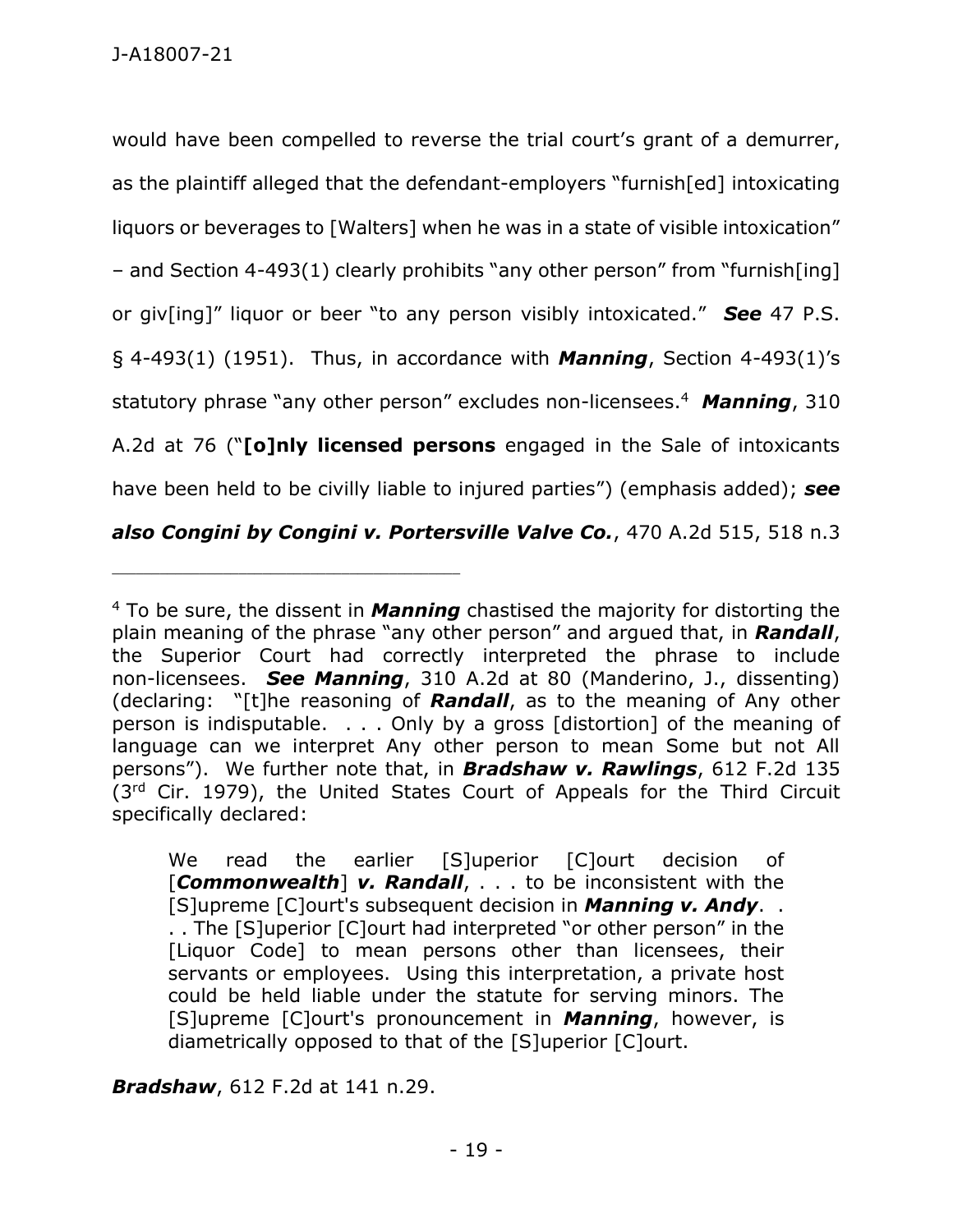(Pa. 1983) (the Pennsylvania Supreme Court declared: "[i]n *Manning v. Andy*, . . . **we held that a violation of the Liquor Code could not form the basis for a cause of action against a non-licensee**") (emphasis added).

In the case at bar, Appellant concedes that "DFA is not an 'eligible entity' that could have obtained a license for the [golf outing] and that DFA was not otherwise licensed" under the Liquor Code. Appellant's Brief at 21. Therefore, in accordance with *Manning*, DFA cannot be civilly liable for violating the standard set forth in Section 4-493(1). Appellant's first claim on appeal thus fails.

Next, Appellant claims, DFA must be viewed as attaining "licensee status" under Section 4-493(1), as DFA "sold, provided and gave Williams beer without first obtaining a license." Appellant's Brief at 22. According to Appellant, "[s]ince DFA engaged in the very same conduct permitted by a licensee, when it was not licensed and violated the law, it should be attributed with licensee status and assume the same responsibility and liability of a licensee." *Id.*

Appellant's argument is based entirely upon *Hinebaugh v.*  **Pennsylvania Snowseekers Snowmobile Club**, 63 Pa. D. & C.4<sup>th</sup> 140 (Ct. Com. Pl. 2003), a court of common pleas opinion. In *Hinebaugh*, the plaintiff was a member of the defendant snowmobile club. While in the defendant's clubhouse, the plaintiff purchased alcohol by using a "punch-out card." "The

- 20 -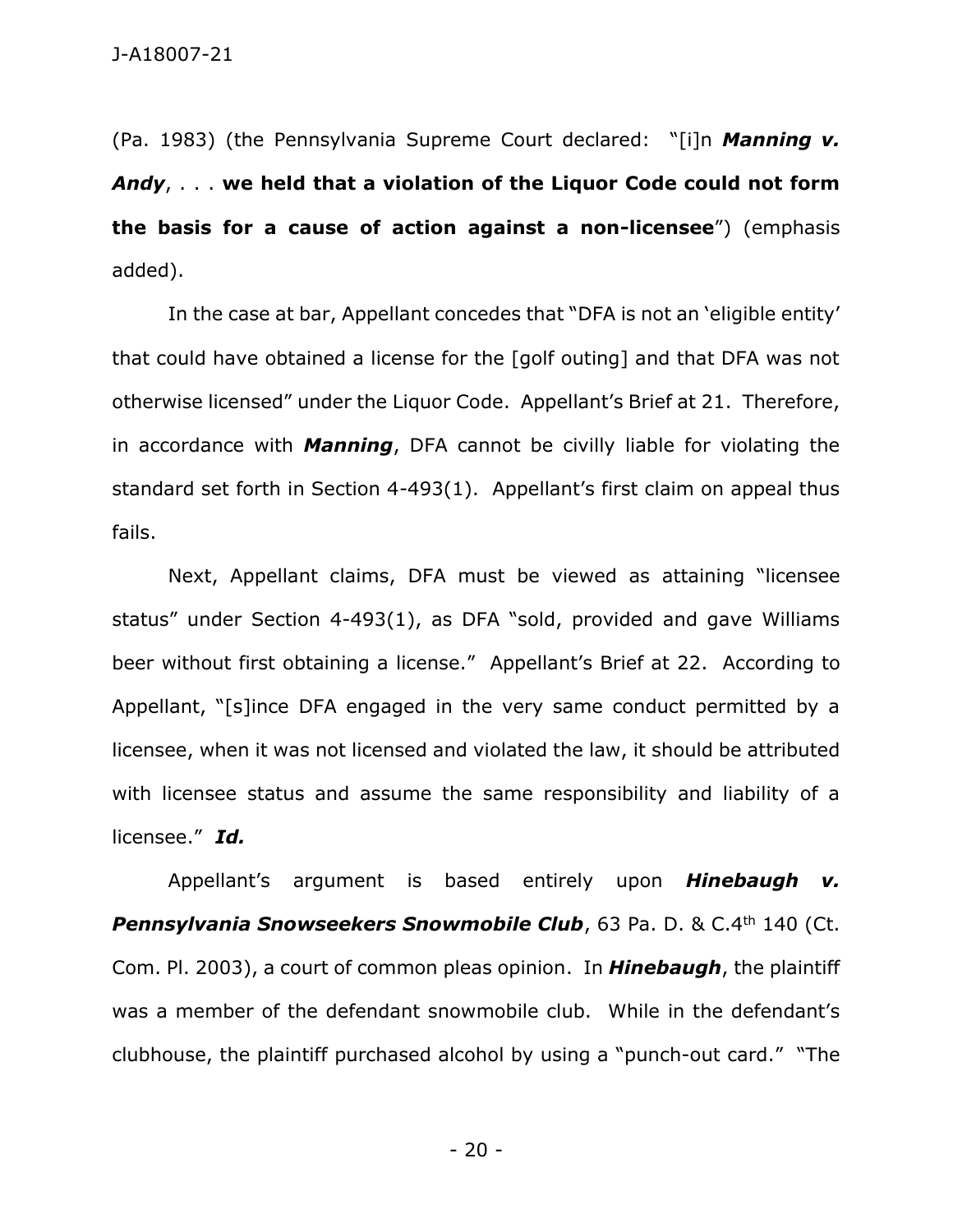amount equal to the cost of the drink was punched out when a beverage was obtained from the bar." *Id.* at 143.

After drinking alcohol in the clubhouse, the plaintiff went for a snowmobile ride, crashed into a tree, and suffered serious injuries. He sued the club and claimed that it was negligent *per se*, as it sold him alcohol while he was visibly intoxicated in violation of Section 4-493(1). *Id.* at 143-144.

The defendant club filed a motion for summary judgment and claimed that, since it was not a licensed entity under the Liquor Code, it could not be liable for violating the standard set forth in Section 4-493(1). *Id.* at 141. The trial court denied the defendant club's motion for summary judgment and held that the club had acquired "licensee status" because "[t]he prepaid punch-card system created by the defendant club constitute[d] a sale requiring the defendant club to have procured a license from the Liquor Control Board to so operate its bar." *Id.* at 147. Further, the court held that sufficient evidence existed that the plaintiff was sold, furnished, or given alcohol while he was "visibly intoxicated" to survive summary judgment. *Id.* at 148.

On appeal, Appellant claims that we should look to *Hinebaugh* and hold that DFA "step[ped] into the shoes of a licensee and assume[d] the duty to protect third parties like [Appellant] and is subject to liability for its breach." Appellant's Brief at 21. We decline to apply *Hinebaugh* to the case at bar. At the outset, we are "not bound by decisions of the Court of Common Pleas, even if directly on point." *Commonwealth v. Peak*, 230 A.3d 1220, 1227 n.6 (Pa. Super. 2020) (quotation marks and citations omitted). Further,

- 21 -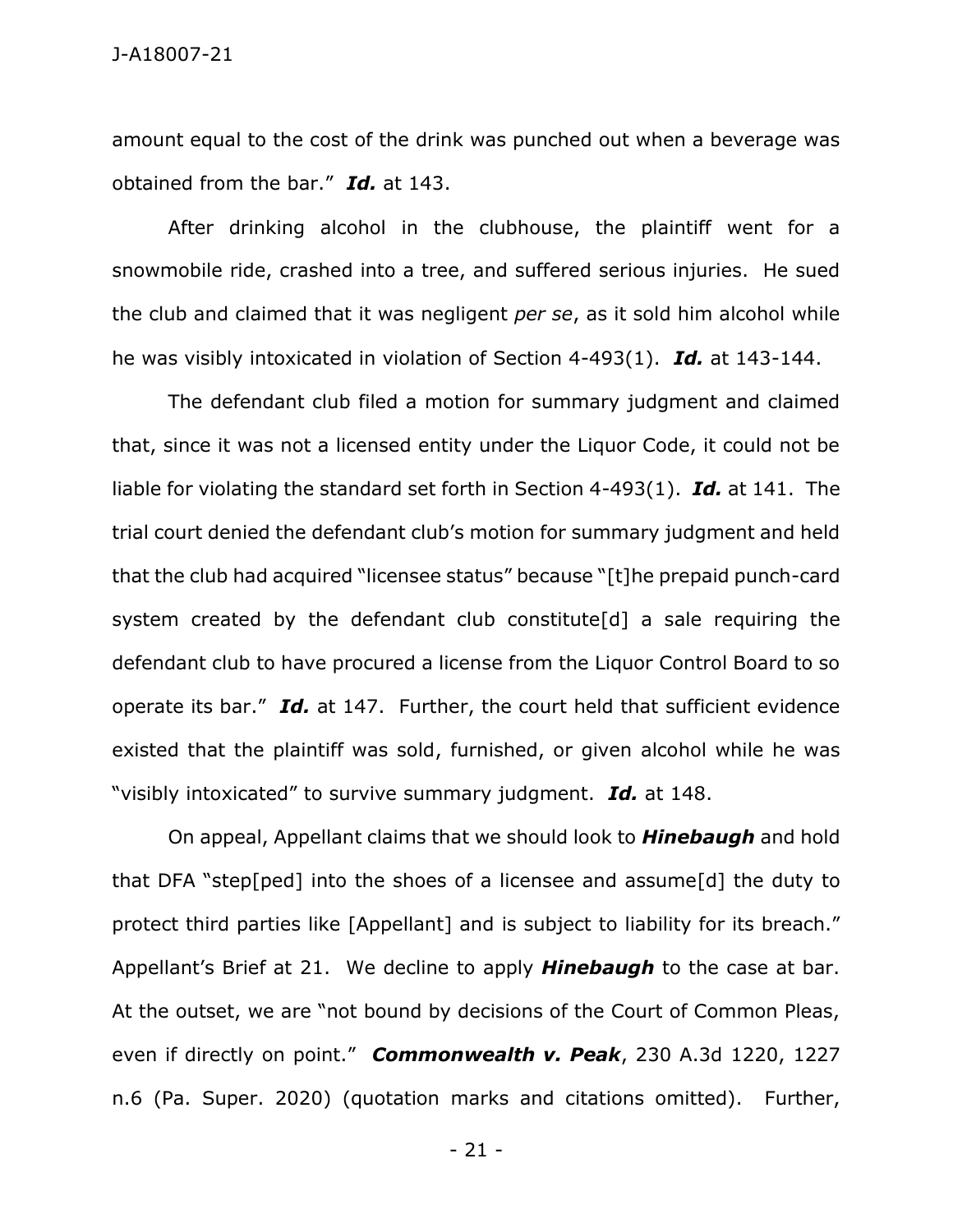J-A18007-21

*Hinebaugh* relied upon the *Randall* Court's expansive definition of "any other person" in Section 4-493(1) to deny the defendant club's motion for summary judgment. **See Hinebaugh**, 63 Pa. D. & C.4<sup>th</sup> at 146. As we explained above, however, in at least the civil context, the *Randall* Court's expansive definition of "any other person" cannot survive after our Supreme Court's opinion in *Manning*. Finally, our Supreme Court in *Manning* specifically declared that "[o]nly licensed persons engaged in the Sale of intoxicants have been held to be civilly liable to injured parties" and cautioned that expanding civil liability beyond this point is "a decision of [] monumental nature [that] is best left to the legislature." *Manning*, 310 A.2d at 76. We thus decline Appellant's invitation to expand Section 4-493(1)'s civil reach beyond the perimeters established by *Manning*.

Finally, Appellant claims that DFA otherwise breached its common law duty by providing alcohol to Williams when he was already intoxicated. *See*  Appellant's Brief at 22-24.

In *Klein v. Raysinger*, 470 A.2d 507 (Pa. 1983), our Supreme Court held that, at common law, a social host is not liable for serving alcoholic beverages to a guest:

> in the case of an ordinary able bodied man it is the consumption of the alcohol, rather than the furnishing of the alcohol, which is the proximate cause of any subsequent occurrence. This is in accord with the recognized rule at common law. We agree with this common law view, and consequently hold that there can be no liability on the part of a social host who serves alcoholic beverages to his or her adult guests.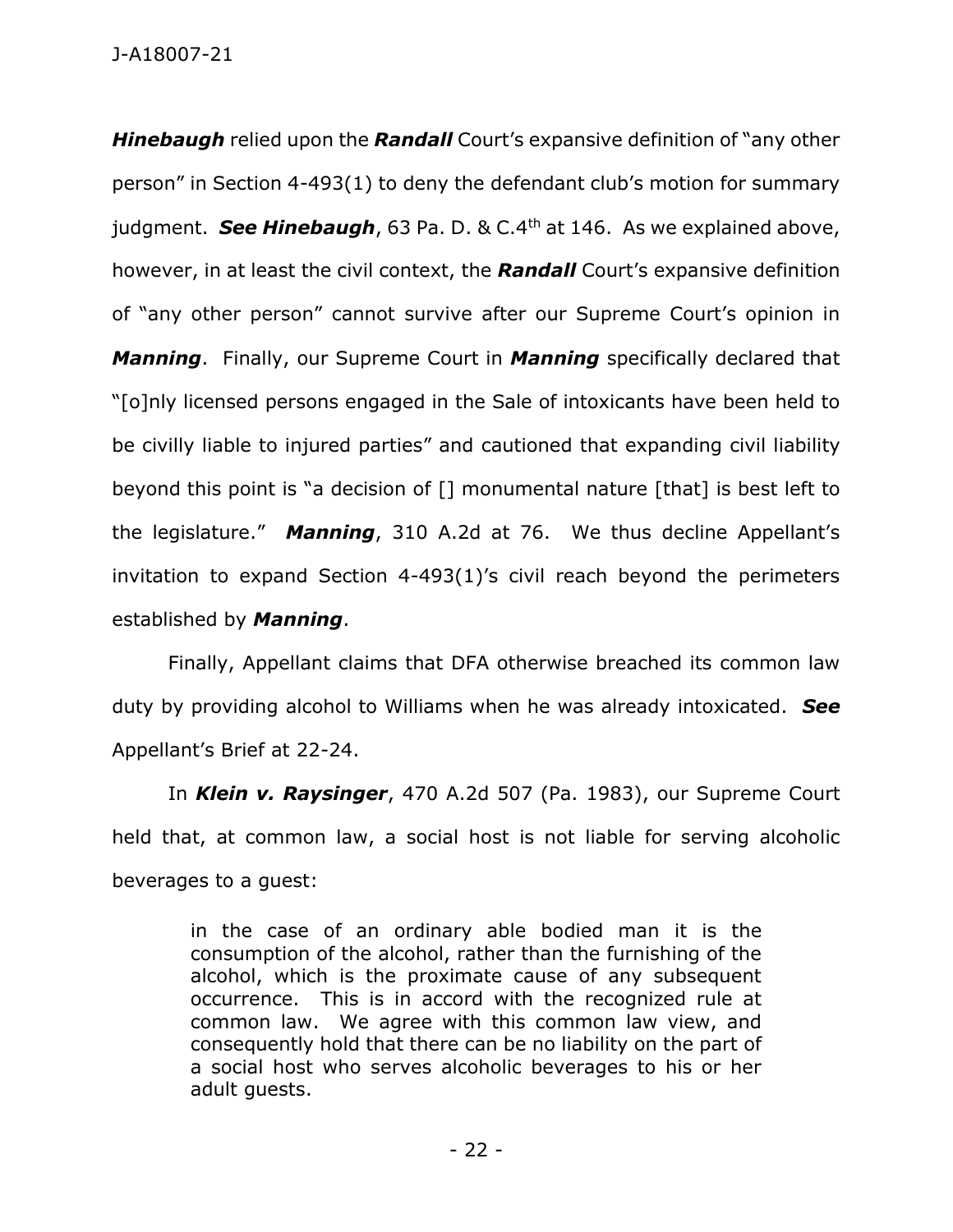*Klein*, 470 A.2d at 510-511 (citations omitted).

According to Appellant, the common law rule expressed in *Klein* does not apply to this case, as Appellant averred in his complaint that DFA received remuneration for the alcohol that it provided to Williams. Appellant observes that, in *Kapres v. Heller*, 640 A.2d 888 (Pa. 1994), our Supreme Court defined the "social host doctrine" as:

> a general phrase used to designate a claim in negligence against a person (the host) who provides alcoholic beverages to another (the guest), without remuneration, where the guest then sustains injuries, or causes injury to a third person as a result of his intoxicated condition. The theory is that the host should be liable for the injuries as he is the person who furnished the intoxicating beverages.

*Kapres*, 640 A.2d at 889 n.1.

Appellant claims that, under the above definition, "DFA cannot be considered a social host when it received remuneration in exchange for the provision or furnishing of alcohol." Appellant's Brief at 26. We disagree.

Within Appellant's complaint, Appellant specifically averred that, "[a]s a prerequisite and condition for participation in the [golf outing, DFA] required [its] employees to make a monetary contribution **to offset costs and expenses related to or associated with the [outing,]** including . . . those for greens fees, food and **alcohol**." Appellant's Complaint, 9/1/15, at ¶ 9 (emphasis added). According to Appellant, after Williams paid DFA the requisite monetary contribution, DFA purchased the greens fees, food, and alcohol for the outing. *Id.* at ¶ 10-11.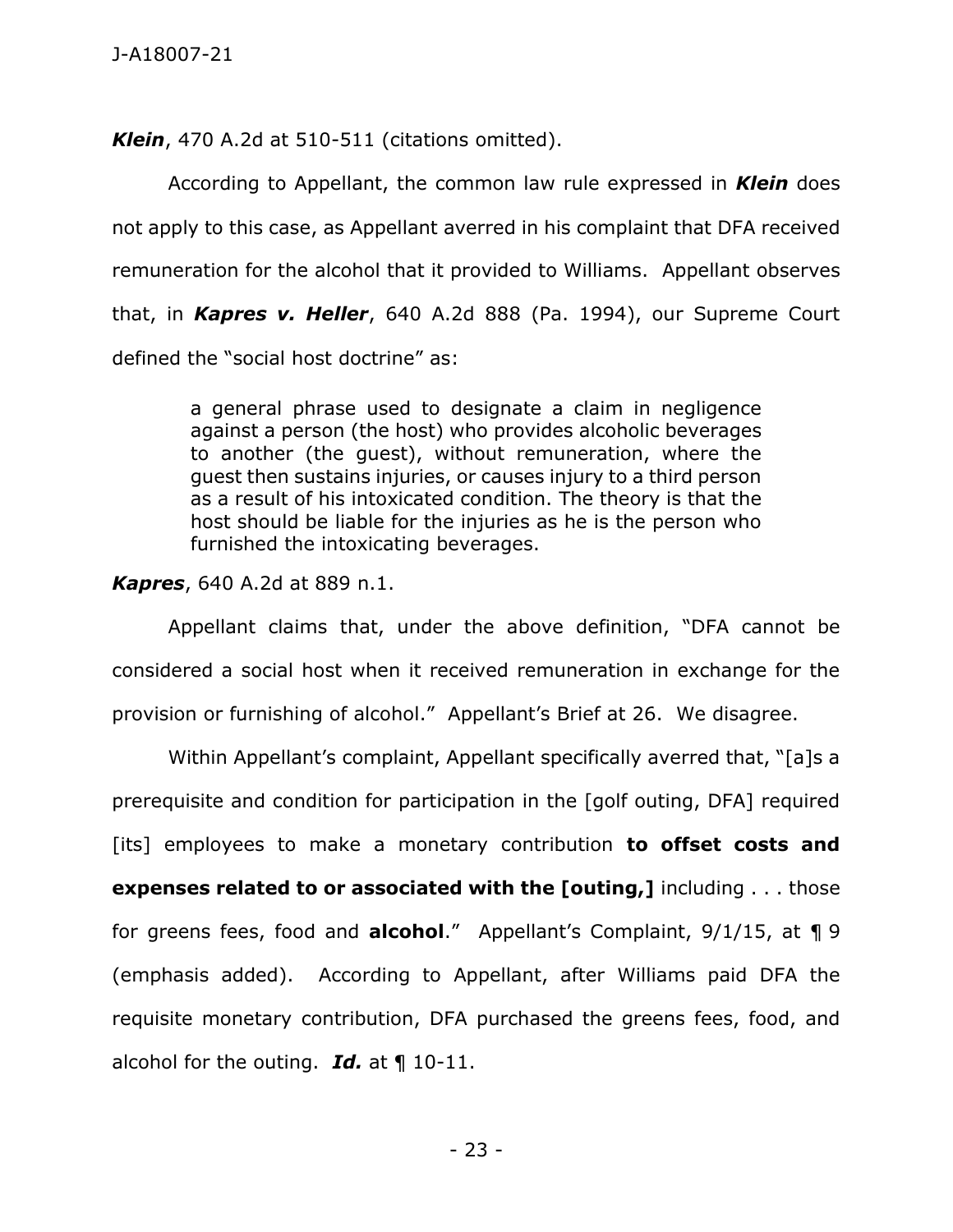As the trial court correctly held, the averments in Appellant's complaint render this case akin to *Brandjord v. Hopper*, 688 A.2d 721 (Pa. Super. 1997), which dealt with the collective purchase of alcohol by a group. In **Brandjord**, defendant James Punch and his three friends collectively purchased and drank beer together. When Punch was driving his friends home, Punch struck the plaintiff with his van and caused the plaintiff to suffer serious injuries. *Id.* at 722.

The plaintiff sued Punch's three friends for negligence. The trial court granted the three defendants' motions for summary judgment and the plaintiff appealed to this Court. Among his claims on appeal, the plaintiff contended that the three defendants were not social hosts because they "shared with Punch in the purchase, transportation, and consumption of alcohol." *Id.* at 726. We rejected this claim and held:

> the principle enunciated in *Klein* . . is not limited merely to protect hosts of parties. Our [S]upreme [C]ourt stated in *Klein*, "in the case of an ordinary able bodied man it is the consumption of the alcohol, rather than the furnishing of the alcohol, which is the proximate cause of any subsequent occurrence." *Klein*, 470 A.2d at 510. Here, Punch chose to drink and chose to drive. These actions caused [plaintiff's] injuries.

Id.; see also Commonwealth v. Peters, 2 Pa. Super. 1 (Pa. Super. 1898) (where three individuals pooled money to purchase a bottle of whiskey, the actual purchaser of the whiskey could not be convicted of unlawfully "selling" the whiskey to the other two; the Court noted: "One of the three, to effectuate the common purpose, acting for himself and the others and at their request,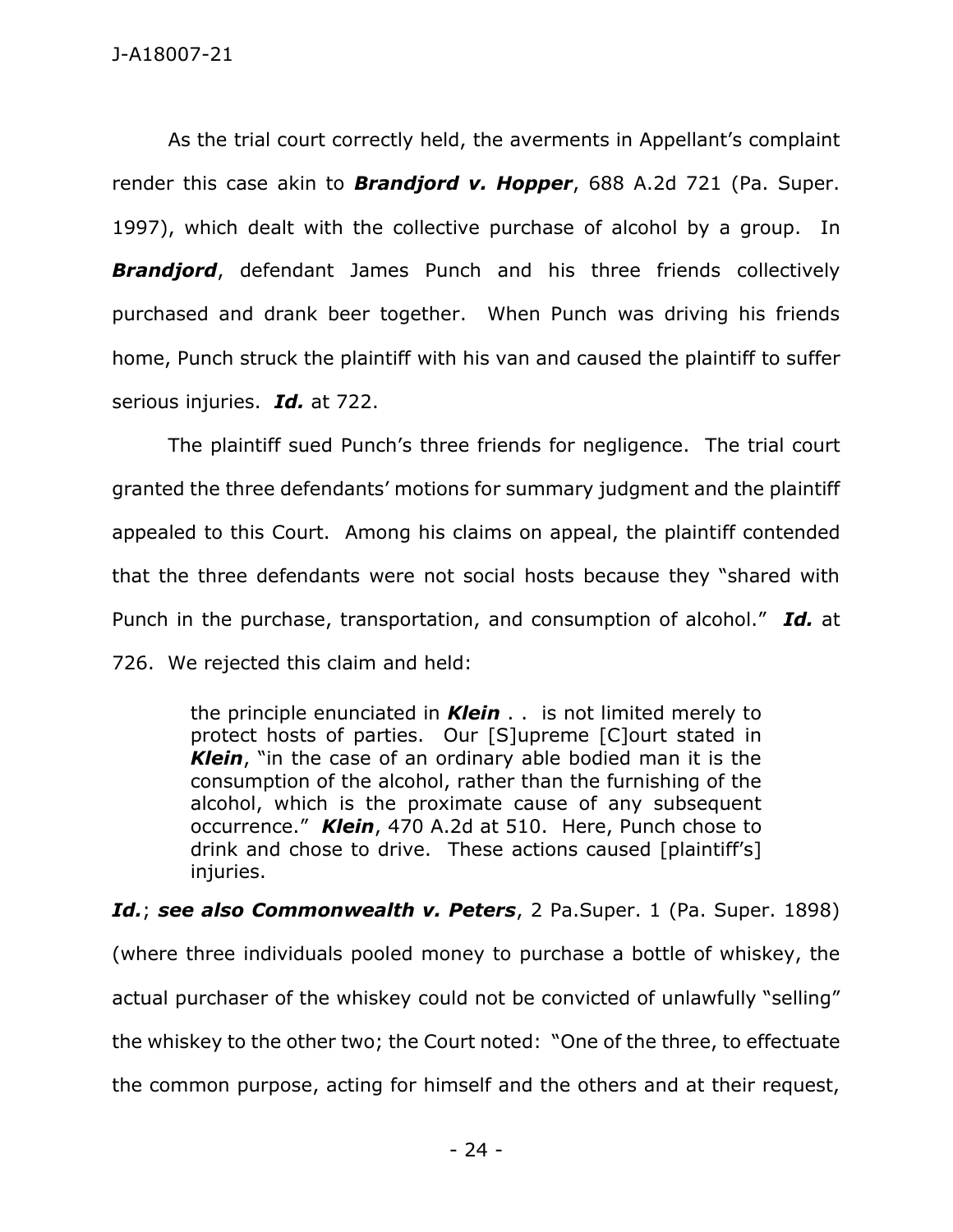J-A18007-21

makes the purchase, pays the price and brings the article to a place appointed. The three, thereupon recognizing each other's rights in the thing purchased, jointly use it as their own. How can any one of the three be deemed the vendor of the others, or either of them?").

Under the concept of a collective purchase, as applied in *Brandjord* and **Peters**, the presence of remuneration will not defeat the rule adopted by our Supreme Court in *Klein*, which holds that the conduct of a social host who furnishes alcohol to an adult is not the proximate cause of a subsequent occurrence. Here, Appellant specifically averred that Williams paid DFA "to offset costs and expenses related to or associated with the [outing,] including . . . those for greens fees, food and alcohol." Appellant's Complaint, 9/1/15, at ¶ 9. DFA then utilized the collected money from all participants to pay for all participants' "greens fees, food and alcohol." *Id.* at ¶¶ 10-11. As the trial court ably explained, "[t]his type of collective fee does not qualify as remuneration and fails to place DFA in the position of being a licensee. Hence, DFA was a social host [and] . . . cannot be held liable for a claim of common law negligence as stated in *Klein*." Trial Court Opinion, 1/15/21, at 13.

We agree with the trial court's able conclusion. Thus, Appellant's final claim on appeal fails.

Order affirmed. Jurisdiction relinquished.

Judge Musmanno joins.

Judge Nichols concurs in the result.